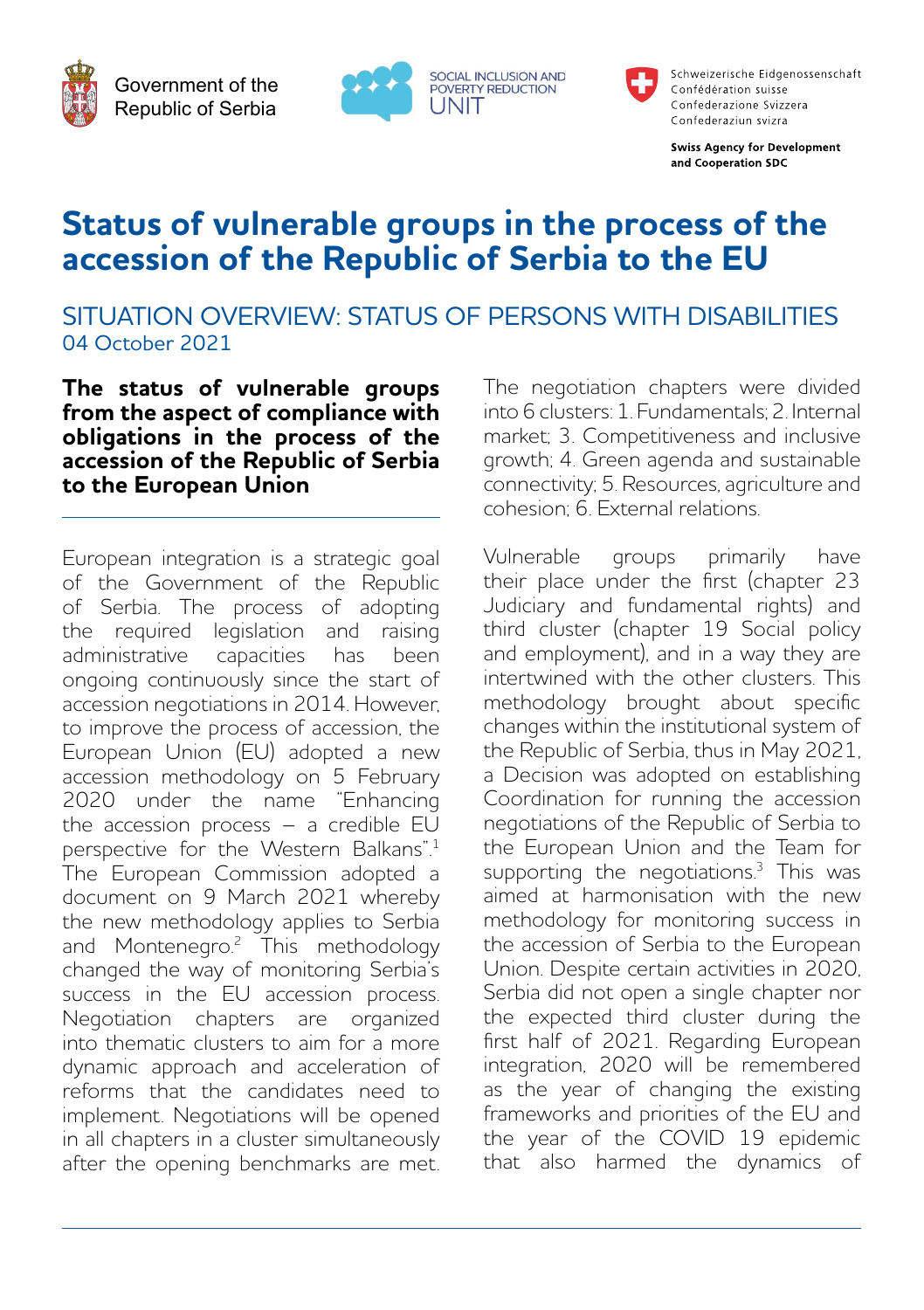the European integration process for Serbia. However, there is progress. The Government of the Republic of Serbia adopted the Negotiation position and Action plan for Chapter 19 – Social policy and employment, and the revised Action plan for Chapter 23 – Judiciary and fundamental rights.

On the other hand, there is a notable delay in the implementation of activities envisaged by these plans that are important for improving the status of vulnerable groups. The activities primarily relate to improving the strategic and legislative framework and other public policies relevant to improving vulnerable groups' status. The Employment and Social Policy Reform Programme has ended, and the drafting of a similar document is not envisaged. In contrast, the implementation of structural reform in social welfare and inclusion defined by the Economic Reform Programme has been assessed as limited, insufficient, or partial for several years, implemented by the European Commission.<sup>4</sup>

The Social Inclusion and Poverty Reduction Unit of the Government of the Republic of Serbia has started an initiative to draft an analytical review of the status of vulnerable groups in the context of EU accession with the following objectives:

- To increase the visibility of the challenges faced by vulnerable social groups in the Republic of Serbia;
- To inform stakeholders on current processes in the development of the strategic and legislative framework in the field of social inclusion;
- To promote dialogue and cooperation in meeting the obligations under the process of

Serbia's accession to the EU in the field of social inclusion.

The series of informative analytical situation overviews on the status of vulnerable groups in the context of meeting the obligations in the process of European integration is intended for a broad circle of stakeholders: decisionmakers, state administration and staff in local self-government units, development partners, civil society organisations, the academic community, journalists, and other stakeholders.

The situation overview covers the following vulnerable groups: persons with disabilities, LGBTI, women, children, the elderly, youth, Roma, national minorities, refugees and internally displaced persons, and persons living with HIV. This analysis covers the status of persons with disabilities in the process of Serbia's accession to the European Union.

## **The importance of improving the status of persons with disabilities at the European Union level**

*"Persons with disabilities have the right to have good conditions in the workplace, to live independently, to have equal opportunities, to participate fully in the life of their community. All have a right to a life without barriers. And it is our obligation, as a community, to ensure their full participation in society, on an equal basis with others."* 

- President of the European Commission Ursula von der Leyen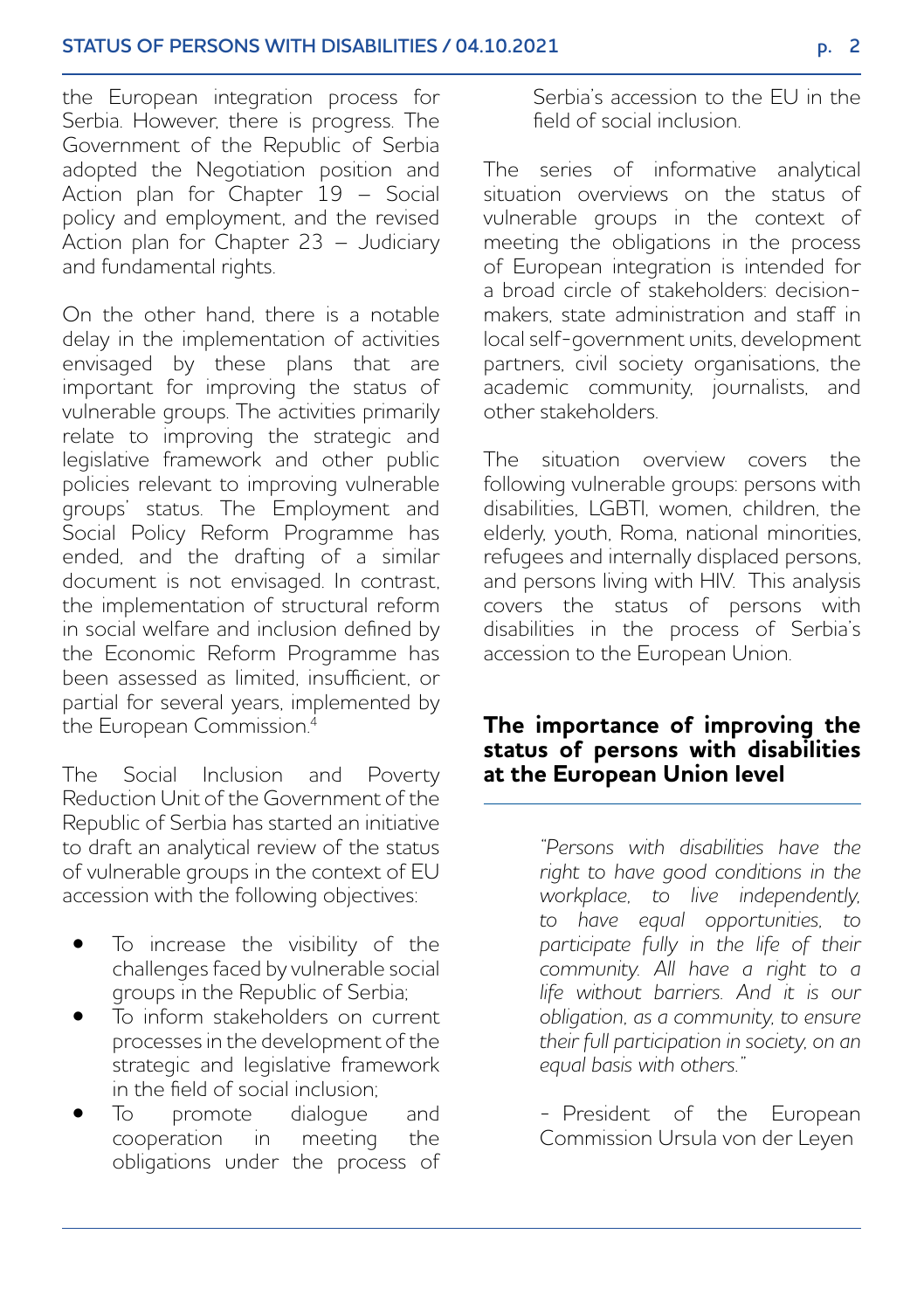*"Persons with disabilities should be able to participate equally in all areas of life. Living independently, learning in an inclusive environment and working with appropriate standards are conditions we need to provide to all citizens thus enabling them to flourish and live life to the maximum."*

- European Commissioner for Equality Helena Dalli -

Although the past decades have brought progress in numerous areas, primarily in improving all forms of accessibility, the promotion, and improvement of the rights of persons with disabilities, many obstacles are still visible at the level of EU member states. These obstacles are mainly related to access to healthcare education, employment, recreational activities, and participation in the political life of persons with disabilities. The European Commission recognised the importance of further continuous action, and thus in March 2021, it has adopted a new **Strategy on the Rights of Persons with Disabilities 2021-2030.**<sup>5</sup> With this strategic document, the European Commission wishes to ensure that all persons with disabilities are exercising their rights and have equal opportunities in all areas of life. The new Strategy is based on the evaluation of the results of achieving the strategic framework for the period until 20206. It contributes to the implementation of the European Pillar of Social Rights<sup>7</sup> and the Action Plan for the European Pillar of Social Rights<sup>8</sup> that serves as a compass for employment and social policy in Europe, primarily for providing equal opportunities and access to the labour market, more equitable working conditions and social welfare and inclusion. The European Social Fund (ESF+) is envisaged to be a mechanism that supports employment and social action in line with the European Pillar of Social Rights. The developed social indicators should ensure precise tools for monitoring and evaluating the situation in each member state<sup>9</sup>

With the new strategic framework on the rights of persons with disabilities, the European Commission is providing a framework of support to EU and member state actions for the implementation of the United Nations Convention on the Rights of Persons with Disabilities<sup>10</sup> adopted by the UN in 2006 as the first mandatory international instrument for human rights related to persons with disabilities.

**The objectives of the EU Strategy on the Rights of Persons with Disabilities 2021-2030 are aimed at** ensuring the rights of all persons with disabilities in Europe, regardless of their gender, racial or ethnic origin, faith or religious belief, age or sexual orientation, to: exercise their human rights, have equal opportunities in all areas of life, equal access and opportunities to participate equitably in social and economic trends, be capable of deciding where, how and with whom they live, move freely in the EU regardless of the need for additional support, and not experience discrimination.11 **It is essential for improving the status of persons with disabilities that action in the forthcoming ten-year period aims to improve** accessibility, access to social welfare, the judiciary, and legal protection. The new strategy contains an ambitious set of actions and initiatives in various domains and has numerous priorities, such as: movement and free-living in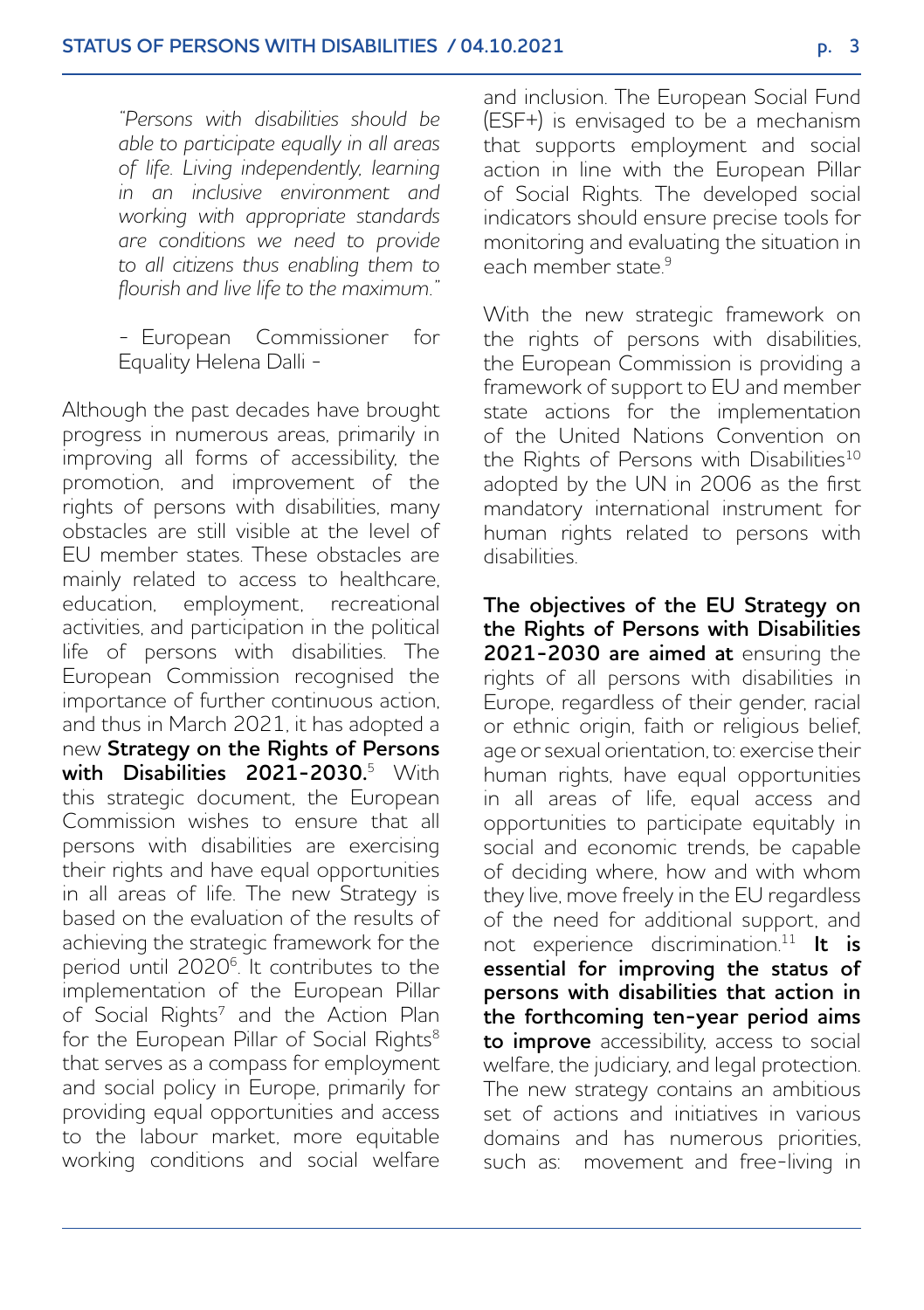any European Union country; exercising the right to appropriate support to improve the quality of life; independent living, and life outside institutions; active participation in the life of the community; making decisions on one's own life; equal opportunities for education, work, and employment; access to healthcare and other services; a relationship of respect towards persons with disabilities.<sup>12</sup>

#### **Accordingly, the key initiatives of the Strategy for the forthcoming period are aimed at the following goals and activities:**

- European Resource Centre *AccessibleEU*,
- European card for persons with disabilities,
- Package of measures for improving the status of persons with disabilities in the labour market,
- The platform for disability issues,
- New Human Resources Strategy.13

Persons with disabilities have the same right as other EU citizens to move to another country or participate in political life. Relying on the experience of a pilot project currently ongoing in eight countries, by the end of 2023, the European Commission will propose the introduction of a European card for persons with disabilities for all EU countries that will facilitate the mutual recognition of the status of persons with disabilities among member states, enabling them to enjoy the right to freedom of movement. Furthermore, based on the belief that persons with disabilities have the right to live independently and choose where and with whom they wish to live, the Commission will develop guidelines and

start an initiative for improving social services for persons with disabilities. The Strategy aims to protect persons with disabilities from all forms of discrimination and violence. The goal of one of the key initiatives will be ensuring equal opportunities in the judiciary, education, culture, sports, and tourism. Equal access must also be guaranteed to all healthcare services and employment. In the field of accessibility in 2022, a European Resource Centre "*AccessibleEU*" will be created to build a base of knowledge, information, and good practices on (physical and virtual) accessibility in various  $s$ ectors<sup>14</sup>

During the forthcoming period, the Commission will support member states in shaping their national strategies and action plans to implement further the United Nations Convention on the Rights of Persons with Disabilities and EU legislation in this field. Furthermore, aiming to support the dedication and efforts of all EU countries to implement the UN Convention on the Rights of Persons with Disabilities, a platform will be created to gather national authorities, organisations of persons with disabilities and the European Commission. Persons with disabilities will be part of the dialogue and involved in monitoring the implementation of the Strategy for the Rights of Persons with Disabilities 2021- 2030. The European Commission is also committed to integrating the perspective of disability, i.e., issues of importance for exercising the rights of persons with disabilities in all EU policies and more significant initiatives and promoting the rights of persons with disabilities at the global level.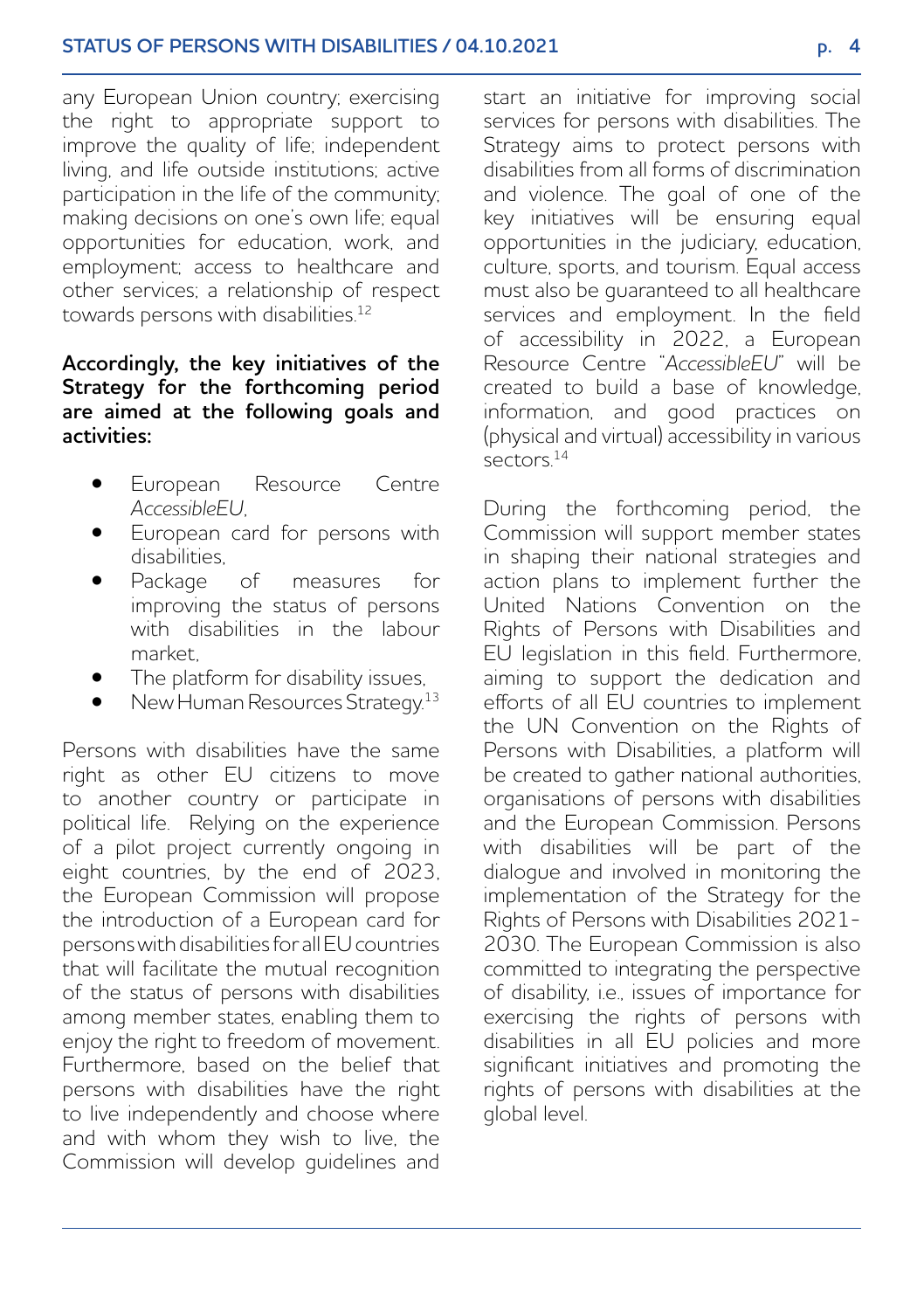# **Status of persons with disabilities in the Republic of Serbia**

**Just like in EU countries, persons with disabilities are one of the**  most vulnerable **population in the Republic of Serbia regarding exercising rights and equal opportunities in various areas of life.**  Persons with disabilities encounter a number of issues - many public buildings and places are not accessible to them, access to information and communication is difficult for persons with sensory disabilities, persons with disabilities face considerable difficulties in exercising their voting rights, etc. Persons with intellectual and psychosocial impairments are still at risk of being declared legally incompetent, and the poor status of persons with mental and intellectual impairments in dormitory-style social welfare institutions is particularly concerning. **The deinstitutionalisation of children and adults is underway. Still, there are difficulties in its implementation**, primarily due to the insufficient and unequally developed support services and services for the independent living of persons with disabilities and their reintegration in all segments of society.

**There are no precise data on the number of persons with disabilities in the Republic of Serbia, but the Census of the Population, Households and Dwellings from 2011 has covered disability issues for the first time.** The collection of data during this census included questions on functionality and social integration (participation), reflected in a brief set of short questions on difficulties in functioning caused by healthcare issues. It used the social model and approach to disability, whereby a person subjectively and independently assesses and reports whether they do or do not have difficulties in certain forms of functioning, with the existence of healthcare issues. The person can also evaluate that despite the existence of a healthcare limitation, there are no obstacles or difficulties in their functioning due to the support they are receiving, adaptations to their environment, or similar factors.15

**The results of the Population Census indicate that there are 571,780 persons with disabilities living in the Republic of Serbia, i.e., around 8% of the total population.16** However, the number of persons with disabilities in Serbia is estimated to be higher, having in mind the fact that citizens do not have an obligation to respond to questions about disabilities during the population census. The share of women among persons with disabilities is somewhat higher (58.2%) than that of men. By type of impairment, the highest number are those with mobility impairments, and the fewest are persons with communication issues.

**According to the 2011 Population Census data, 12.4% of persons with disabilities were economically active, and only 9% were employed.**  Among persons with disabilities, the most frequent source of income were pensions (61.7%), or they belong to the category of supported persons (20.5%). In comparison, salaries or other workbased earnings are attained by 6.8%, and social assistance covers 4.9% of the total number of persons with disabilities. The share of women in the total number of supported persons with disabilities is 70.3%.17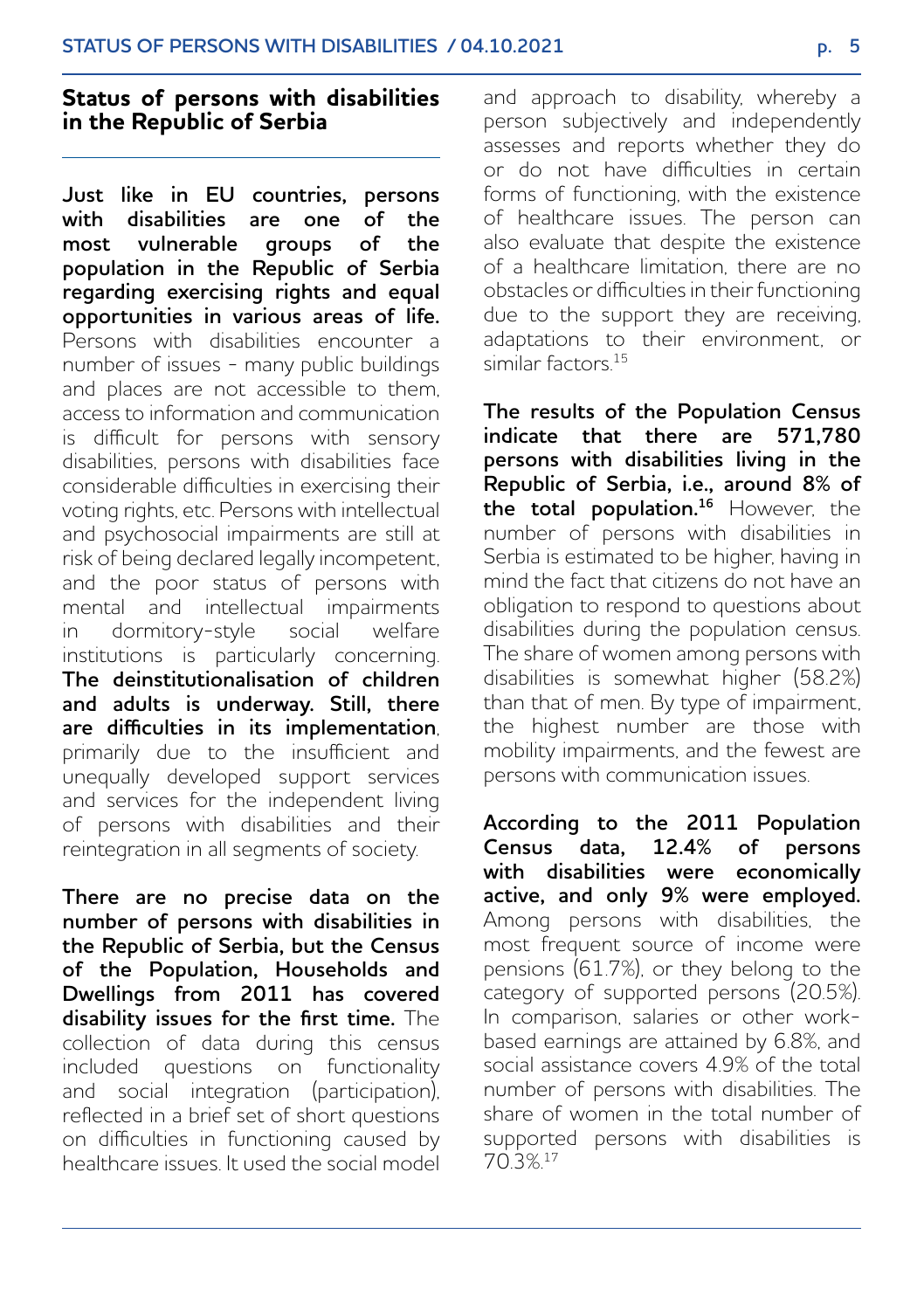**The average number of persons with**  disabilities in the **register has decreased during 2015- 2019 by 1,912 persons. Still, the share of this category of the unemployed in total unemployment has increased by 0.5 p.p. (from 2.1% in 2015 to 2.6%**  in 2019).<sup>18</sup> Data from the National Employment Service indicate that the total number of unemployed persons with disabilities in 2020 (regardless of activity) was 19,226  $(41.5\% \text{ of women})$ while the number of active unemployed persons with disabilities was 12,528 (42.6% women), a decrease compared to 2018 when there were 14,562 (40.2% women) registered unemployed persons with disabilities<sup>19</sup>

**The educational and age structure of unemployed persons with disabilities and the high share in long-term unemployment** represent an aggravating circumstance for the employment and inclusion of these persons into active labour market measures. In 2020 there were 38.8% of unemployed persons with disabilities without having graduated from secondary school, 54.7% have graduated from secondary school, and only 6.6% of persons had completed higher education. Regarding the age structure, only 11.6% of persons are under 30 years of age, while 46.7% of unemployed persons with disabilities are over 50 years of age.<sup>20</sup> A total of 76.4% of unemployed persons with disabilities have been looking for work for more than 12 months, while 61.9% of them have been looking for work for more than two years.

**The number of enterprises for the professional rehabilitation and employment of persons with disabilities has increased in recent years, thus in**  **September 2019, the total number of these enterprises with valid work permits was 57** (in 2013 the number of these enterprises was 45). A total of 956 persons with disabilities have been employed with a decision on work under general conditions (84.76%), while 172 persons with disabilities (15.24%) have been employed under special conditions (with adaptations to the job and/or workplace). Regarding the qualifications structure, the largest number of employed persons with disabilities are qualified workers with III degree professional qualifications (46.27%, with 36% women), followed by persons with disabilities with IV degree professional qualifications (20.36%, with 36% women) and semi-qualified workers with II degree professional qualifications (12.58%, with 41% women), followed by persons with disabilities who have completed primary education (12.15%, with 46% women).<sup>21</sup>

The lower education level of persons with disabilities and higher share in longterm unemployment represent important factors in their high unemployment rate and risk of poverty and social exclusion. **The educational structure of persons with disabilities is significantly more unfavourable than for the general population.** According to data from the Population Census, 53.3% of over-15 persons with disabilities have completed primary education or incomplete primary school, while only 6.6% have completed higher education. These differences are made more profound regarding the educational structure of persons with disabilities in urban and other environments. The highest difference is registered in rates of secondary school completion (37.8% of persons with disabilities from urban environments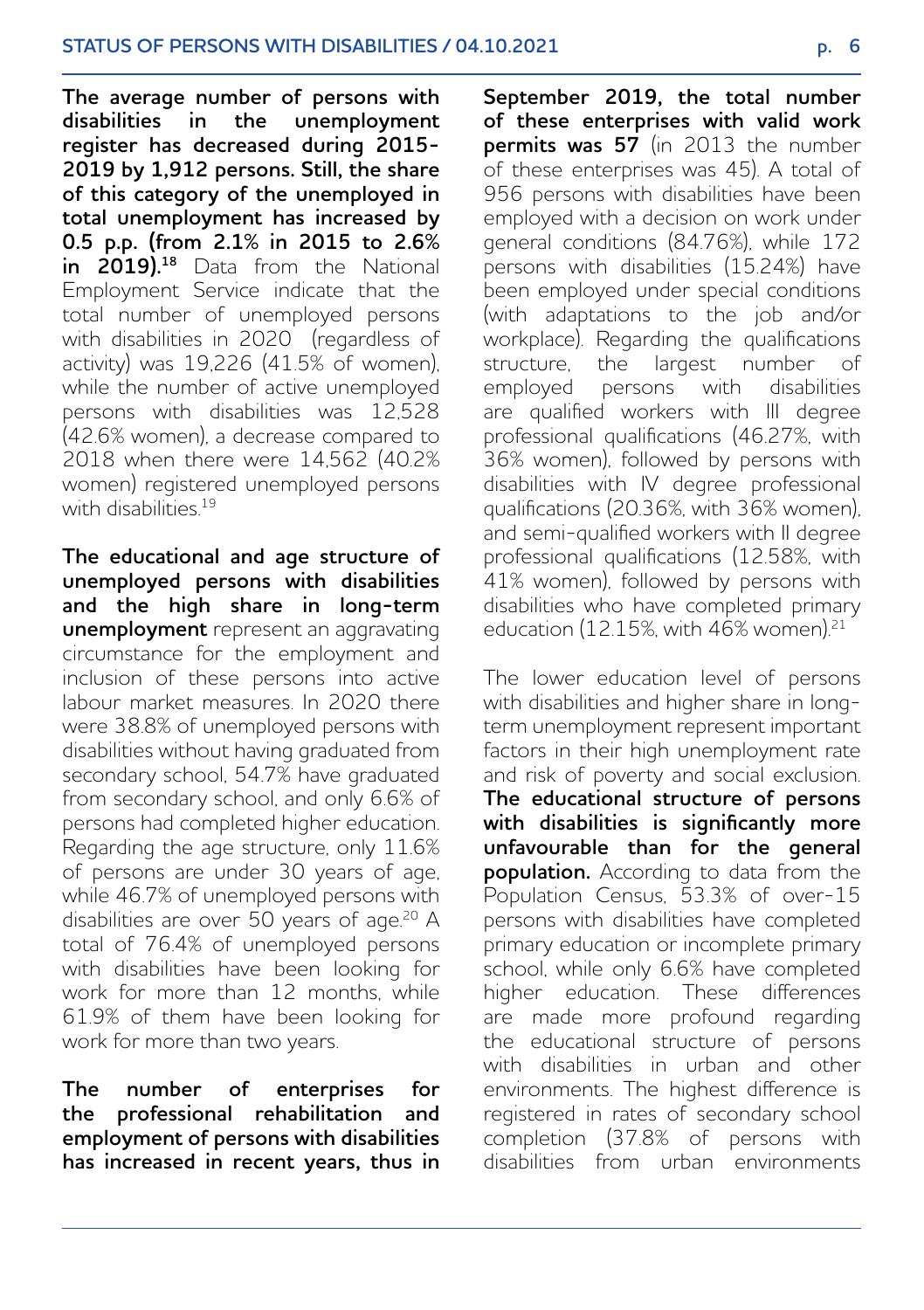have completed secondary school, while in other settlements, this percentage is merely 17.1). The results of the Census also show that women with disabilities have a lower level of education compared to men with disabilities<sup>22</sup>

Educational reform in Serbia aims at the deinstitutionalisation and inclusion in regular schools of an increasing number of children that require additional support in education. The mentioned reflects on schools for the education of students with development impairments and disabilities. **Despite achieving a trend of reducing the number of students in segregated environments, the educational system of the Republic of Serbia still has primary and secondary schools and special classes for the education of students with development impairments and disabilities.** While the number of "special" classes in regular schools is decreasing, there are 48 schools in Serbia for the education of students with disabilities and development impairments<sup>23</sup>.

The number of persons with disabilities placed in various forms of accommodation (social welfare institutions for children and youth, dormitories for children with development impairments, institutions for the accommodation of adults and elderly persons, institutions for the accommodation of adults with disabilities, persons with mental development impairments and persons with psychosocial disability) was 15,748 in 2017 and 16,732 in 2018. The significant number of persons with disabilities in residential accommodation clearly shows the need for further action regarding the process of deinstitutionalisation in the  $\frac{1}{2}$ field of social welfare<sup>24</sup>

Another important factor that affects the status and social exclusion of persons with disabilities is **widespread prejudice and stereotypes on persons with disabilities, while institution staff still base their work on the medical model of disability.<sup>25</sup>**

**In 2020 the Protector of Citizens deliberated on 200 cases in the field of rights of persons with disabilities and the elderly, 60% more than in 2019.**26 This report states that persons with disabilities still face problems in exercising their right to employment and professional rehabilitation, right to equal access to services and right of persons deprived of legal competence, violations of the rights of the elderly, and/ or rights to the elderly in social welfare and healthcare institutions, right to social welfare services for the elderly and right to special healthcare for the elderly.

**Women with disabilities are at risk of discrimination on multiple grounds,**  they are invisible in the public sphere, do not participate sufficiently in the public and political life, face difficulties in exercising their rights and are exposed to gender-based violence.<sup>27</sup>

**With the COVID-19 pandemic, digital accessibility has become, more than ever, a critical issue for vulnerable social groups and a key factor for the health, safety and welfare of persons with disabilities and the elderly.** The inaccessibility of any form of digital technology prevents persons with disabilities from accessing important information related to their health, safety and social welfare, as well as social and economic activities. Persons with disabilities and the elderly are more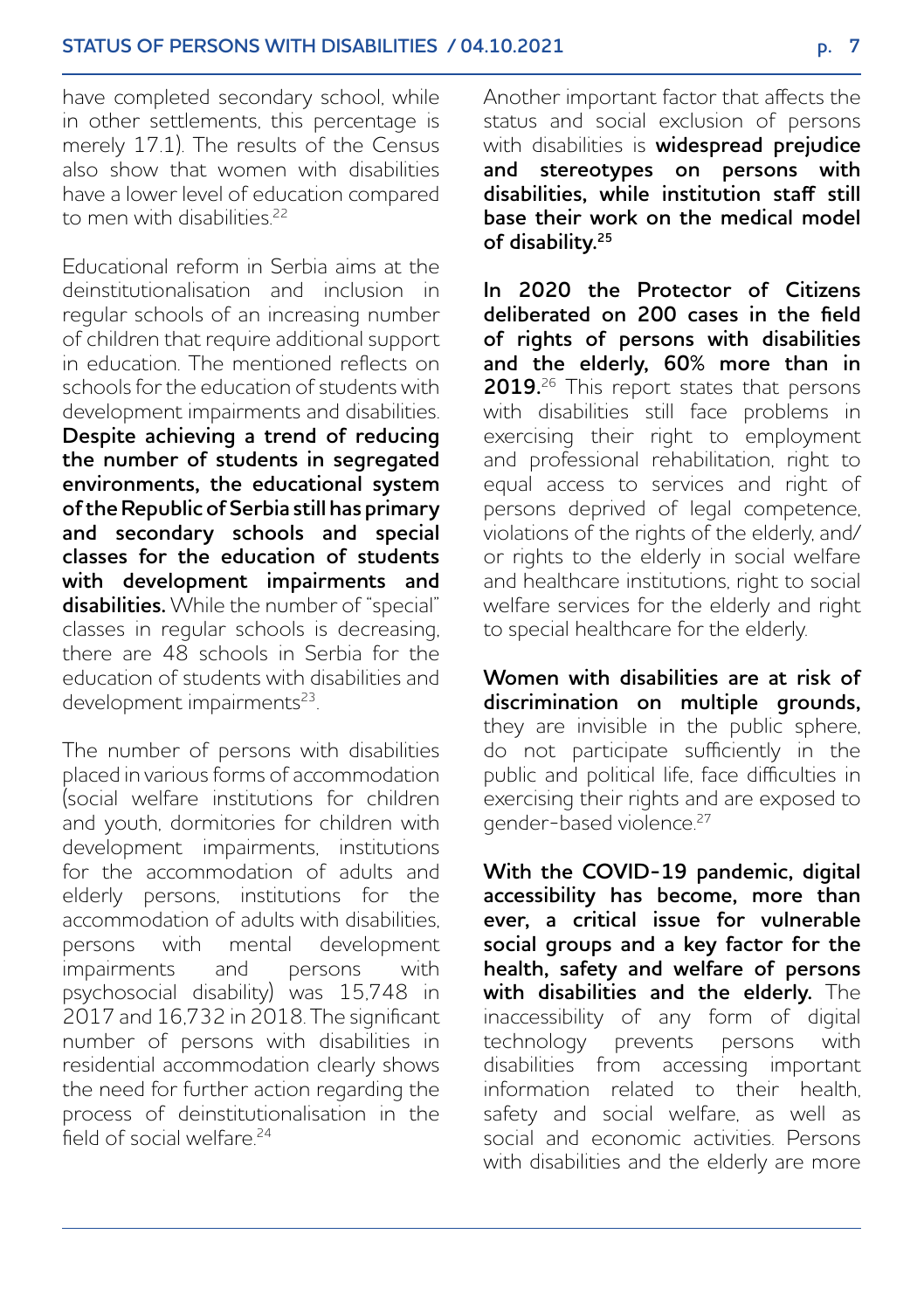than ever exposed to the risk of facing obstacles due to the lack of digital accessibility, required to safely purchase food and other products online, access emergency communication flows and healthcare services, and safely partake in distance learning and teleworking opportunities<sup>28</sup>.

#### **Current strategic, institutional and legislative framework in the Republic of Serbia**

The first Strategy for the Improvement of the Status of Persons with Disabilities in the Republic of Serbia was adopted for the period 2007-2015, and the Analysis of the Level of Achievement of the Strategy Goals29 and overview of efficiency of the planned and implemented measures provided for a review of areas important for the further improvement of the status of persons with disabilities and setting of new strategic goals. **The new strategic framework for improving the status of persons with Disabilities in the Republic of Serbia was adopted for the period 2020-202430, along with the Action Plan for the implementation of the Strategy for 2021-2022<sup>31</sup>.** The overall goal of the Strategy is to equalise the opportunities of persons with disabilities to enjoy all civil, political, economic, social and cultural rights with full respect for their dignity and individual autonomy, ensuring independence, freedom of choice and full and effective participation in all areas of social life, including life in the community. The defined priorities of the Strategy are improving the overall social and economic status of persons with disabilities in the Republic of Serbia and their equal participation in society, by eliminating obstacles in the field

of accessibility, participation, equality, employment, education and training, social welfare, healthcare and other aspects that contribute to equalising their opportunities and achieving equality. The Strategy sets the framework for action towards achieving the equality of persons with disabilities, preventing discrimination, respecting dignity and creating conditions for persons with disabilities to exercise all their rights and freedoms on an equal footing and actively participate in all areas of society. The Strategy sets the specific objectives: increased social inclusion of persons with disabilities, ensured exercise of the right to legal competence and family life, efficient protection from discrimination, violence and abuse, and systematic introduction of the perspective of disability in the adoption, implementation and monitoring of public policy.

**A draft Strategy for Deinstitutionalisation and Development of Social Welfare Services 2021 – 2026 was prepared<sup>32</sup>** and in May 2021, the public review was completed. The draft Strategy represents a harmonised system of measures, conditions, and public policy instruments that the Republic of Serbia needs to implement to prevent institutionalisation, i.e. reduce the number of citizens using dormitory accommodation services. The Strategy should enable the development of community-based social welfare services, contributing to those beneficiaries of the social welfare system that need more intensive support to meet most of their needs in their natural environment. It is primarily aimed at persons with intellectual and mental impairments at the highest risk of institutionalisation and social exclusion. The main goal of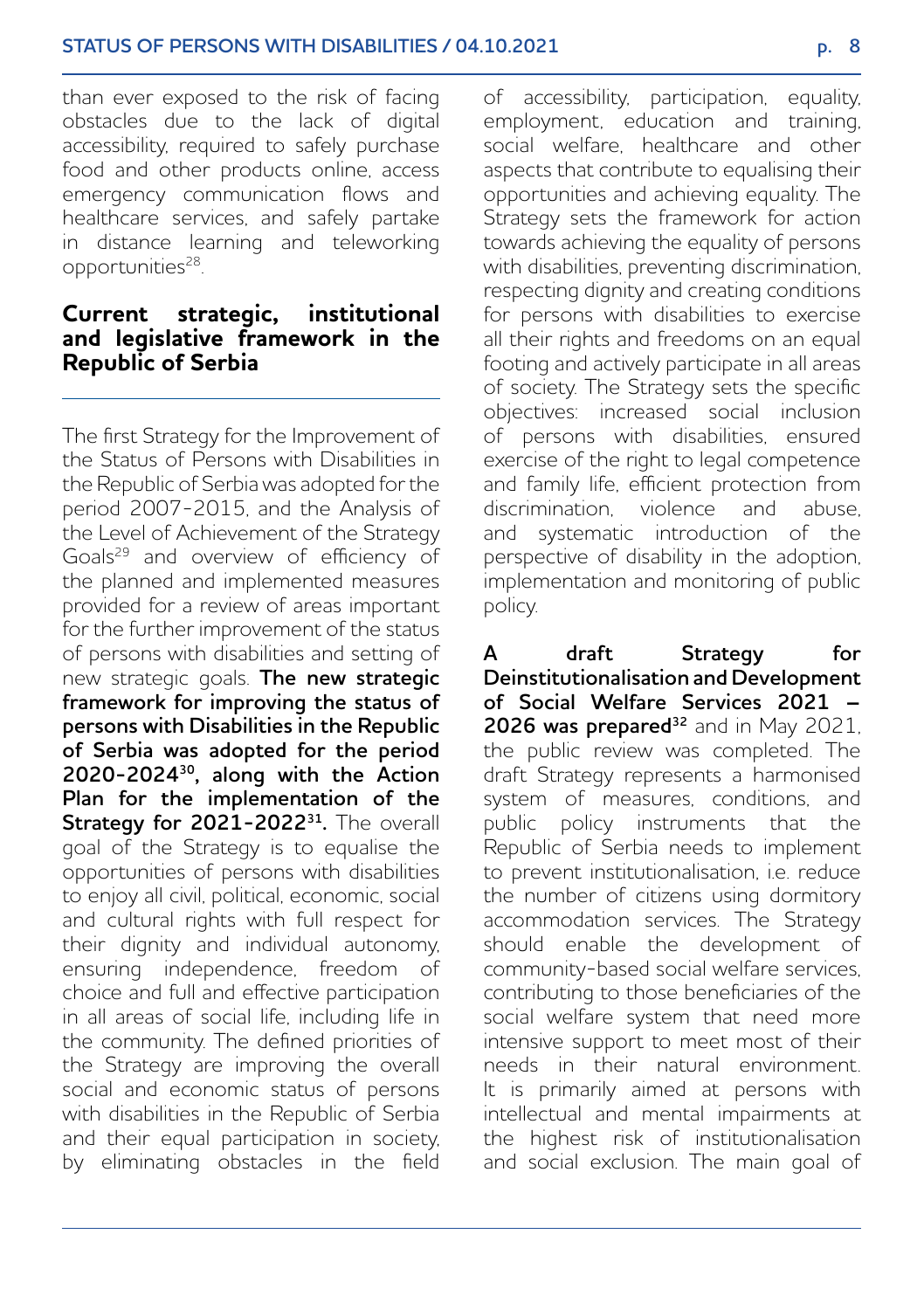the Strategy for Deinstitutionalisation in the social welfare system is exercising the right to life in the community for social welfare beneficiaries through the processes of deinstitutionalisation and social inclusion. This goal will be achieved through a set of specific objectives and activities that will prevent the placement of beneficiaries in institutions, i.e. facilitate their return to local communities through the development of community-based services, securing stable sources of funding and conditions for integration. The Ministry of Labour, Employment, Veteran and Social Affairs governs the process, and it endeavours to improve the strategic framework in this field, create the conditions for the transformation of accommodation institutions, raise the capacities of institutions and organisations that provide communitybased services for persons with intellectual and mental impairments in communication. Furthermore, it improved the coordination of key stakeholders and raised the awareness of citizens and decision makers on the integration of persons with mental and intellectual impairments in the community.

**The objectives set by sectoral strategic documents recognising the specific nature of the status and needs of persons with disabilities are also important for improving their status.** Strategies in the field of education, healthcare, employment, gender equality, prevention and protection from discrimination also define specific measures and activities related to the improvement of the status of persons with disabilities.

The **Employment Strategy in the Republic of Serbia 2021-2026<sup>33</sup>** recognises persons with disabilities as

one of the harder-to-employ categories of the population. The Strategy envisages the implementation of active labour market policies, improvement of their performance, creation of new policies, the progress of the monitoring of the situation and trends in the labour market and the outcomes and impact of these measures. Specific measures envisaging the improvement of the status of persons with disabilities are aimed at: promoting employment in the open labour market increasing efficiency in work and learning through combining various procedures through inclusive learning and additional support and assistance measures, establishing mechanisms for preparation and support in the workplace, particularly for persons with disabilities being employed under special conditions. It also envisages using an individual approach in the assessment of needs, based on social criteria and integrated service provision. Furthermore, in parallel with the improvement of the methodology of professional counselling work with unemployed persons with disabilities, it envisages continued assessments and evaluations of the harmonisation of available services and measures for the professional rehabilitation of persons with disabilities. It also prescribes measures such as support to employers (advisory and incentive measures to create conditions for the employment and maintenance of employment of persons with disabilities) with the exhibited needs of the labour market, to develop new affirmative support measures in a longer time frame, followed by an appropriate financial framework. For the first time, it also envisages establishing a database on the total number of employed or working persons with disabilities in the Republic of Serbia through amendments to the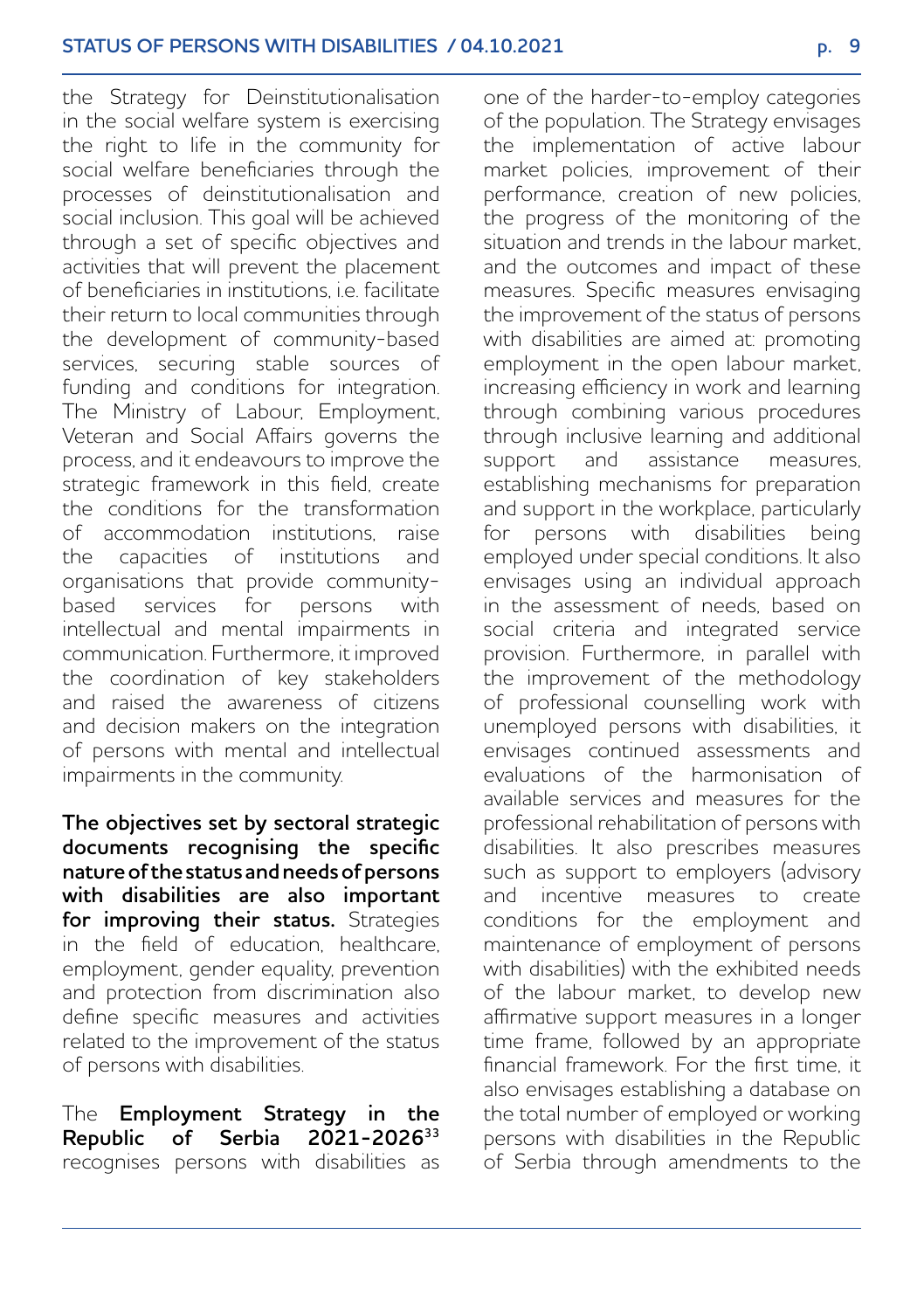Regulation on the contents, form, and method of submitting single applications to mandatory social insurance, single methodological principles and single codebook for registration of data in the unified database of the central register of mandatory social insurance.

**The new strategic framework defining the Republic of Serbia's objectives in improving education by 2030 and the relevant Action Plan for the implementation of the Strategy for the Development of Education 2021- 2023 was adopted in June 2021.**<sup>34</sup>The previous strategic framework defined for the period until 2020 placed particular<br>emphasis on improving inclusive emphasis on education. In comparison to that, the new strategic framework also recognises the importance of additional support systems for vulnerable social groups and the inclusion of a greater number of children with disabilities and development impairments in the regular education system. The focus for the strategic objectives is on the following: further development and full implementation of the legal and strategic framework and its harmonisation with confirmed international agreements and generally accepted standards in the field of inclusive education; further development of inclusive education management and financing; maintenance and improvement of the system of additional support for children with development impairments and disabilities; raising human capacities for the implementation and monitoring of inclusive education; further sustainable investment into improving teacher competences for inclusive education; improving the physical, communication and information accessibility of the educational system; promoting the

long-term impact of inclusive education. The desired state by 2030 is to make education based on principles of social justice and equal opportunities for all children, without discrimination.

**The National Youth Strategy 2015- 2025<sup>35</sup>** defines objectives important for improving the opportunity for equal access to all areas of life for youth from vulnerable groups through the provision of various types of support for young people with disabilities, such as developing a programme for the prevention of early drop-out and recognition of youth at risk of drop-out, support for young people for inclusion in the labour market, measures that should contribute to reducing discrimination towards youth with disabilities and greater participation of youth in all areas of society.

**The National Strategy for Gender Equality was in force for 2016-202036** and it supported the implementation of anti-discriminatory provisions and special measures envisaged to improve the status of members of vulnerable groups. Keeping in mind that women with disabilities are particularly vulnerable, the creation of strategic measures that further enable the improvement of the status of women and prevention of exclusion on multiple grounds are of particular importance. The drafting of a new Strategy for Gender Equality is underway, and its adoption is expected by the end of the year.

**The Strategy of Prevention and Protection from Discrimination 2013-** 2018<sup>37</sup> is the first such strategy adopted as a harmonised system of public policy measures, conditions and instruments the Republic of Serbia was supposed to implement to prevent and/or reduce all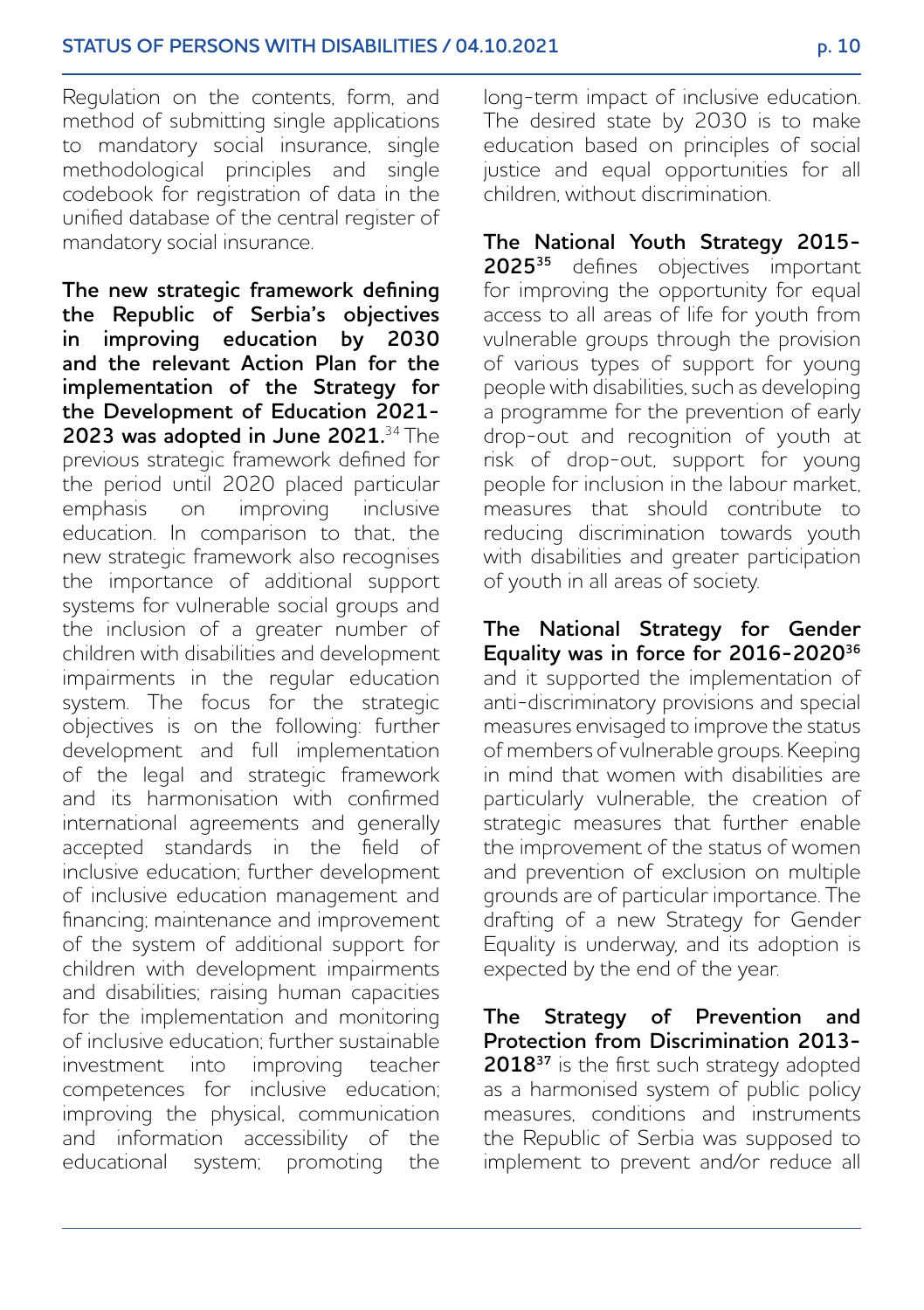forms and specific cases of discrimination. The Strategy covers all persons and groups of persons regarding their personal characteristics, particularly national minorities and vulnerable social groups most frequently subject to discrimination. An Impact Analysis for this strategic **document was produced in 201938, as the baseline for drafting a new Strategy of Prevention and Protection from Discrimination 2020-2025, the drafting of the new strategic framework has been initiated, a working group has been formed, and the preparation of the draft Strategy will follow.** Following the Work Plan of the Government of the Republic of Serbia, the adoption of this strategy and the relevant Action Plan is envisaged by the end of 2021.

**The drafting of the Social Welfare Strategy was initiated in 2019, but it has not been adopted yet.39** The last strategic document in this field was created in 2005, without a clearly defined term of validity. Lacking a coherent strategic framework in social welfare, the Government of the Republic of Serbia guided reform in social welfare through National Reports on Social Inclusion and Poverty Reduction, adopted in three-year periods. Three reports have been published thus far, and the drafting of a fourth one is underway. Furthermore, based on an initiative of the European Commission under the process of European integration, through a highly participative process, an Employment and Social Policy Reform Programme (ESRP) has been drafted, containing, to a considerable extent, measures in the field of social welfare by 2020. However, the drafting of a new ESRP has not been initiated. The Economic Reform Programme (ERP) annually harmonises a smaller number of measures related to social welfare and employment (the ERP for 2021-2023 was adopted in early 2021).40

**The strategic documents in the field of healthcare** relevant for the improvement of the status of persons with disabilities are the Public Health Strategy 2028-2026<sup>41</sup> and the **National Programme for Rare Diseases 2020 – 2022<sup>42</sup>** harmonised with the European "Health 2020" policy and noting the value of action for achieving good health, covering equality,<br>sustainability, auality, transparency, guality, transparency, responsibility, gender equality, dignity, and the right to participation in decisions for all citizens<sup>43</sup>

**With the establishment of the Department for the Protection of Persons with Disabilities at the Ministry of Labour, Employment and**  Social Policy in 2004, persons with disabilities have gained a partner whose main task is to protect and improve their status through cooperation with various organisations and directly with associations and persons with disabilities. A particularly important role in the partner relationship of the Department for the Protection of Persons with Disabilities is played by the **National Organisation of Persons with Disabilities of Serbia (NOOIS), established in 2007 with the aim of representing a unified movement of persons with disabilities in Serbia.** This "umbrella" organisation represents over 870,000 persons with disabilities and their legal representatives involved in associations of organisation of persons with individual types of disabilities, organisations of legal representatives of persons with disabilities, and interest organisations that gather persons with various forms of disability. NOOIS is also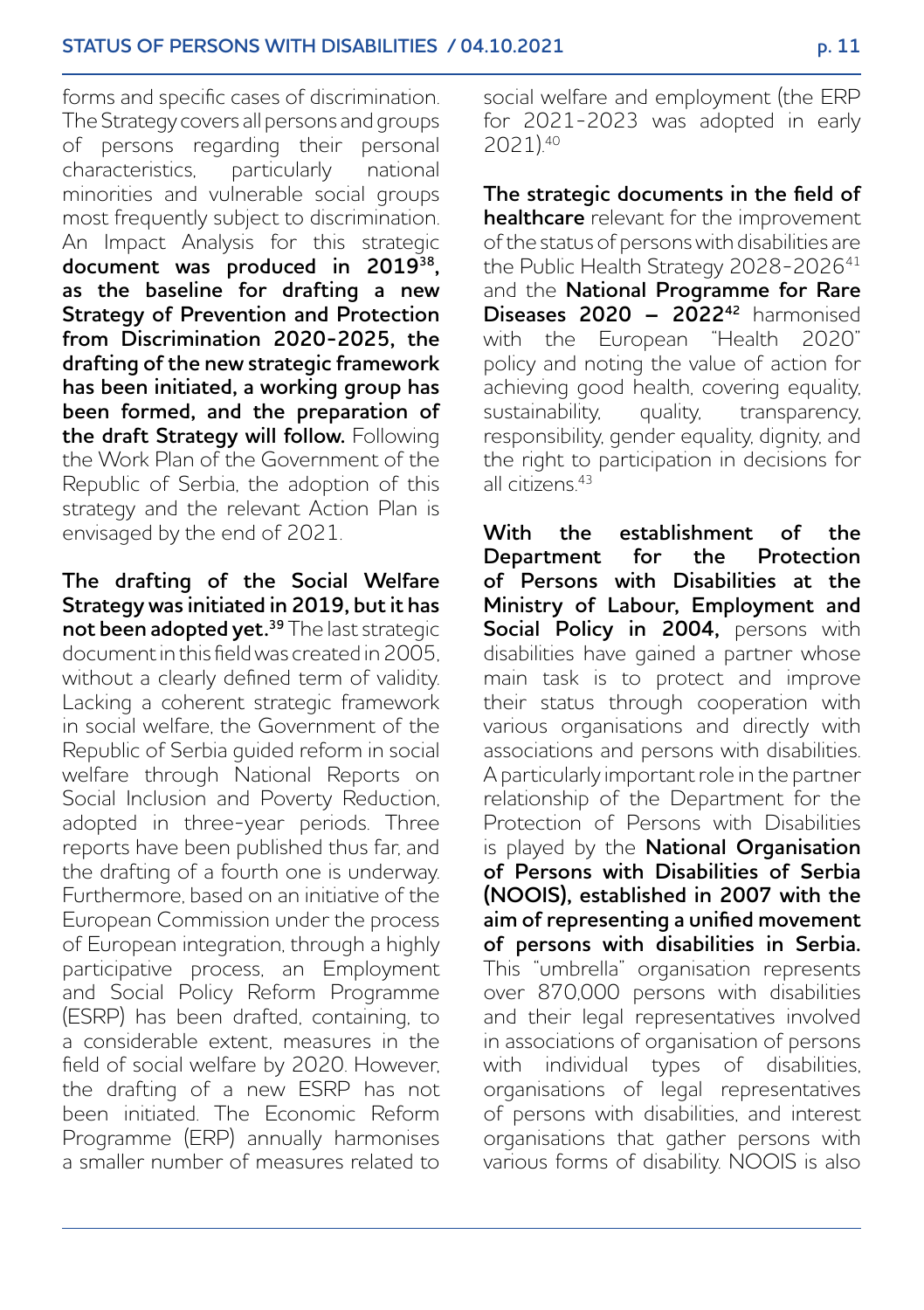active at the international level. Since its establishment NOOIS has been an associate member of the largest and most important European umbrella organisation – *European Disability Forum* and is also a member of *Disability People International.44*

The Ministry of Labour, Employment, Veteran and Social Affairs, in cooperation with this umbrella organisation, regularly publishes the **Guide for the Exercise of Rights of Persons with Disabilities<sup>45</sup>,**  conditions for their exercise, and/or use of institutional services in all protection systems envisaged by the legal framework of the Republic of Serbia: social welfare,<br>healthcare family-legal protection healthcare, family-legal of children and families, education, employment and labour relations, pension and disability insurance, transport and the field of the tax and legal system, housing, prevention of discrimination, etc.<sup>46</sup>

In 2005 the Republic of Serbia formed a **Council for Persons with Disabilities, as an expert and advisory body of the Government of the Republic of Serbia.** During the implementation of the first Strategy, by Government decision in 2013, the Council was established in a new convocation. In July 2021, the new Council was formed, and the first constitutive session was held.

**The legal framework for regulating the status of persons with disabilities has been considerably improved in the preceding period.** The legal framework largely respects the principle based on human rights and the social model of disability. Still, further systemic work is to be done in monitoring the implementation of regulations and further harmonisation of the legal framework with international and EU standards. Of particular importance are regulations on the prohibition of discrimination, Law on Professional Rehabilitation and Employment of Persons with Disabilities, Law on Social Welfare, regulations in the field of education, healthcare, Law on the Use of Sign Language, and Convention on the Rights of Persons with Disabilities. **The Law on the Prohibition of Discrimination defines the forms and cases of discrimination and procedures for protection from discrimination.** This law notes that all citizens are equal and should enjoy an equal status and equal legal protection, regardless of their personal characteristics. Everyone must respect the principle of equality, i.e., prohibition of discrimination. The law, *inter alia*, defines that everyone has the right to healthcare and social protection, and access to all levels of education under equal conditions and without discrimination. Amendments to the Law on the Prohibition of Discrimination were adopted in 2021.47

**The Law on the Prohibition of Discrimination of Persons with Disabilities48** regulates general principles of the prohibition of discrimination based on disability, reactions to specific cases of discrimination against persons with disabilities, the procedure for the protection of persons subjected to discrimination and measures undertaken to promote equality and the social inclusion of persons with disabilities. This law is based on the following principles: prohibition of discrimination of persons with disabilities; respect for human rights and dignity of persons with disabilities; inclusion of persons with disabilities in all areas of social life on an equal footing; inclusion of persons with disabilities in all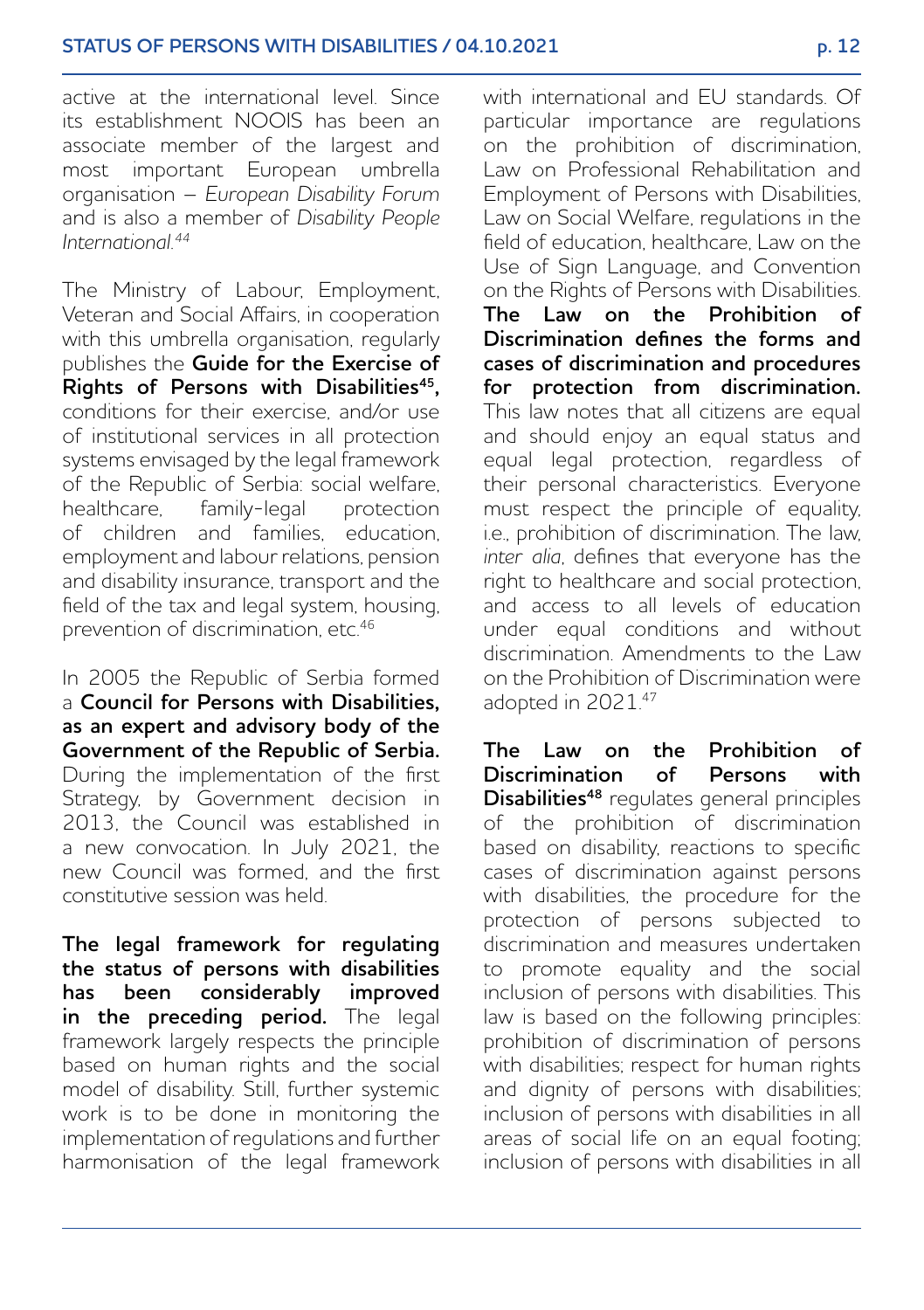processes where decisions are made on their rights and obligations; equal rights and obligations.<sup>47</sup>

#### **The Law Confirming the Convention on the Rights of Persons with Disabilities49**

confirmed the Convention on the Rights of Persons with Disabilities adopted at the 61st session of the United Nations General Assembly in 2006 and came into force in 2008. The Convention on the Rights of Persons with Disabilities of the United Nations with its Optional Protocol is one of the most important international documents that is, after its ratification, legally binding for member states. This Convention aims to improve, protect, and ensure the full and equal exercise of all human rights and fundamental freedoms of all persons with disabilities and improve the respect for their innate dignity. The states that have ratified the convention undertake the obligation: a) to adopt all appropriate legislative, administrative and other measures for the implementation of the rights recognized in the Convention; b) to take all appropriate measures. including legislation, to modify or abolish existing laws, regulations, customs and practices that constitute discrimination against persons with disabilities; c) to take into account the protection and promotion of the human rights of persons with disabilities in all policies and programmes; d) to refrain from engaging in any act or practice that is inconsistent with the Convention and ensure that public authorities and institutions act in conformity with the Convention; e) to take all appropriate measures to eliminate discrimination based on disability by any person, organization or private enterprise; f) to undertake or promote research and development of universally designed goods, services, equipment and facilities, as defined in article 2 of the Convention, which should require the minimum possible adaptation and the least cost to meet the specific needs of a person with disabilities, to promote their availability and use, and to promote universal design in the development of standards and guidelines; g) to undertake or promote research and development of, and to promote the availability and use of new technologies, including information and communications technologies, mobility aids, devices and assistive technologies, suitable for persons with disabilities, giving priority to technologies at an affordable cost; h) to provide accessible information to persons with disabilities about mobility aids, devices and assistive technologies including new technologies, as well as other forms of assistance, support services and facilities; i) to promote the training of professionals and staff working with persons with disabilities in the rights recognized in the Convention so as to better provide the assistance and services guaranteed by those rights.

**The Law on Social Welfare**<sup>50</sup> requlates the right to financial handouts aimed at persons in poverty (financial social assistance, one-off assistance) and handouts for persons with disabilities (allowance and increased allowance for assistance and care for another person) social welfare services, institutions and service providers, quality control mechanisms, and competences in the establishment and funding. This law establishes social welfare as an organised social activity of public interest aimed at providing assistance and empowerment for independent and productive life in the society for individuals and families and the prevention of the occurrence and elimination of consequences of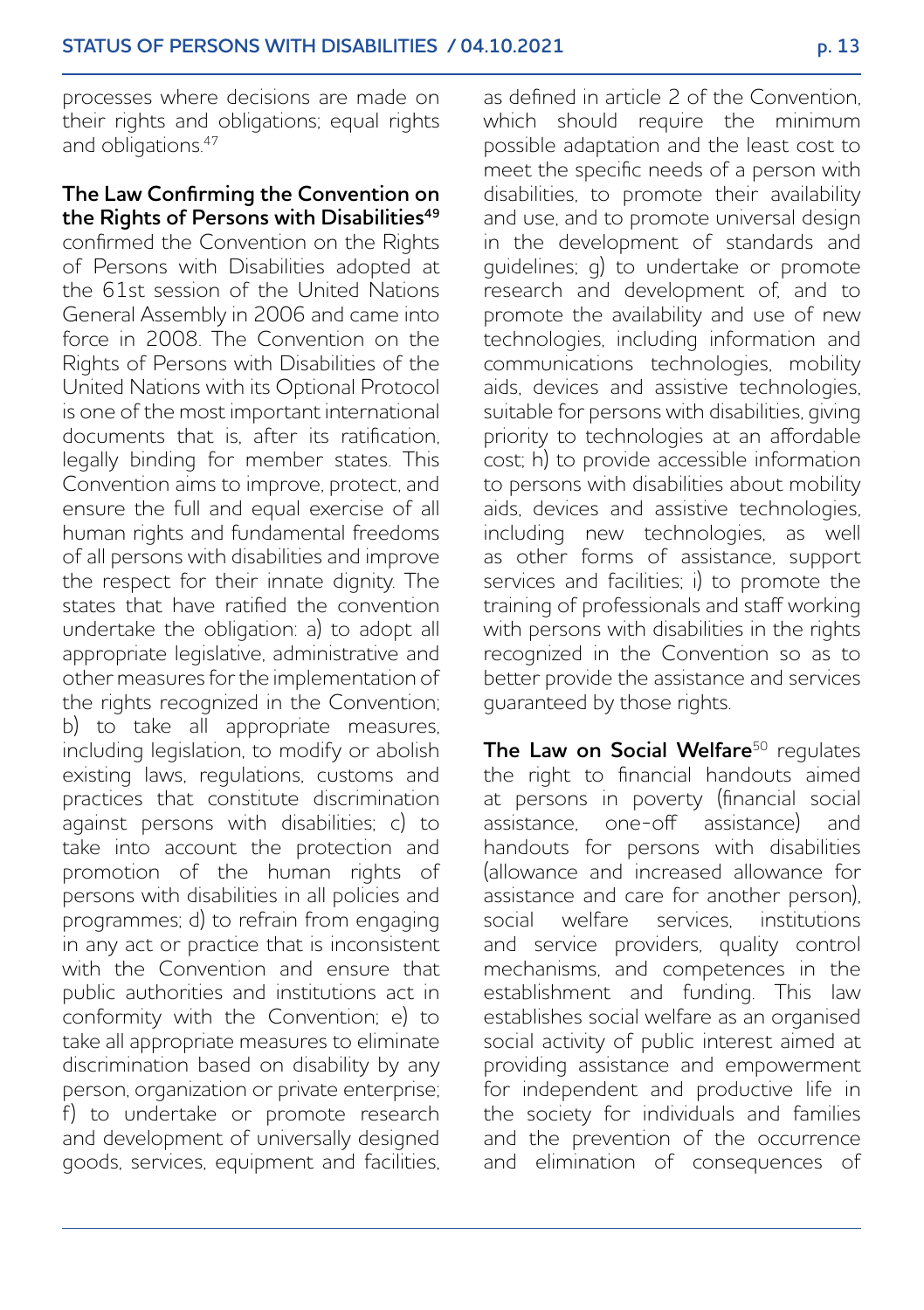social exclusion. This law represents the legal basis for implementing activation measures for beneficiaries of financial social assistance and cooperation between social work centres and the National Employment Service. Furthermore, the Law on Social Welfare pluralises and diversifies social welfare, both at the level of social welfare services and service providers. Priority goals for social welfare are being achieved by ensuring material support for individuals, and/or families that have such needs, but also by providing social welfare services, enabling the following: achievement, and/ or maintenance of minimum material security and independence of individuals and families in meeting their life needs; ensuring the accessibility of services and exercise of rights in social welfare; creation of equal opportunities for independent life and promotion of social inclusion; preservation and improvement of family relations and improvement of family, gender and intergenerational solidarity; prevention of abuse, neglect or exploitation, and/or elimination of their consequences. In mid-2018 the Ministry of Labour, Employment, Veteran and Social Affairs has prepared a draft Law on amendments to the Law on Social Welfare, envisaging numerous changes aimed at more effective and efficient implementation of legal solutions. The public review of the Law on Social Welfare amendments was implemented in 2018, but the new law has not been adopted yet.

**The Law on Employment and <br>
Unemployment Insurance**<sup>51</sup> defines **Unemployment Insurance**<sup>51</sup> defines duties related to employment-related to informing persons about employment opportunities and conditions, mediation in employment locally and abroad. professional orientation and career planning counselling, implementation of active labour market measures, issuing work permits for foreign nationals and stateless persons, in accordance with the law.

**The Law on the Professional Rehabilitation and Employment of Persons with Disabilities<sup>52</sup>** regulates incentives for the employment of persons with disabilities to create conditions for their equitable inclusion in the labour market, assessment of work capabilities, professional rehabilitation, obligation of employing persons with disabilities, conditions for establishing and performing the work of enterprises for the professional rehabilitation and employment of persons with disabilities, and other specific forms of employment and work engagement of persons with disabilities and other issues relevant for the professional rehabilitation and employment of persons with disabilities.

**The Law on the Fundamentals of the Education System (ZOSOV) envisages numerous provisions relevant for improving inclusive education.<sup>53</sup>** The Law prescribes that for a child, student or adult who, due to social deprivation, development impairments, disability, learning difficulties, risk of early dropout, or other reasons requires additional education support, the institution shall provide for the elimination of physical and communication barriers, adaptation of the method of implementing the curricula and drafting, adoption and implementation of an individual education plan. An intersectoral committee assesses .<br>the needs of the child, student or adult for additional educational, healthcare or social support. Additional support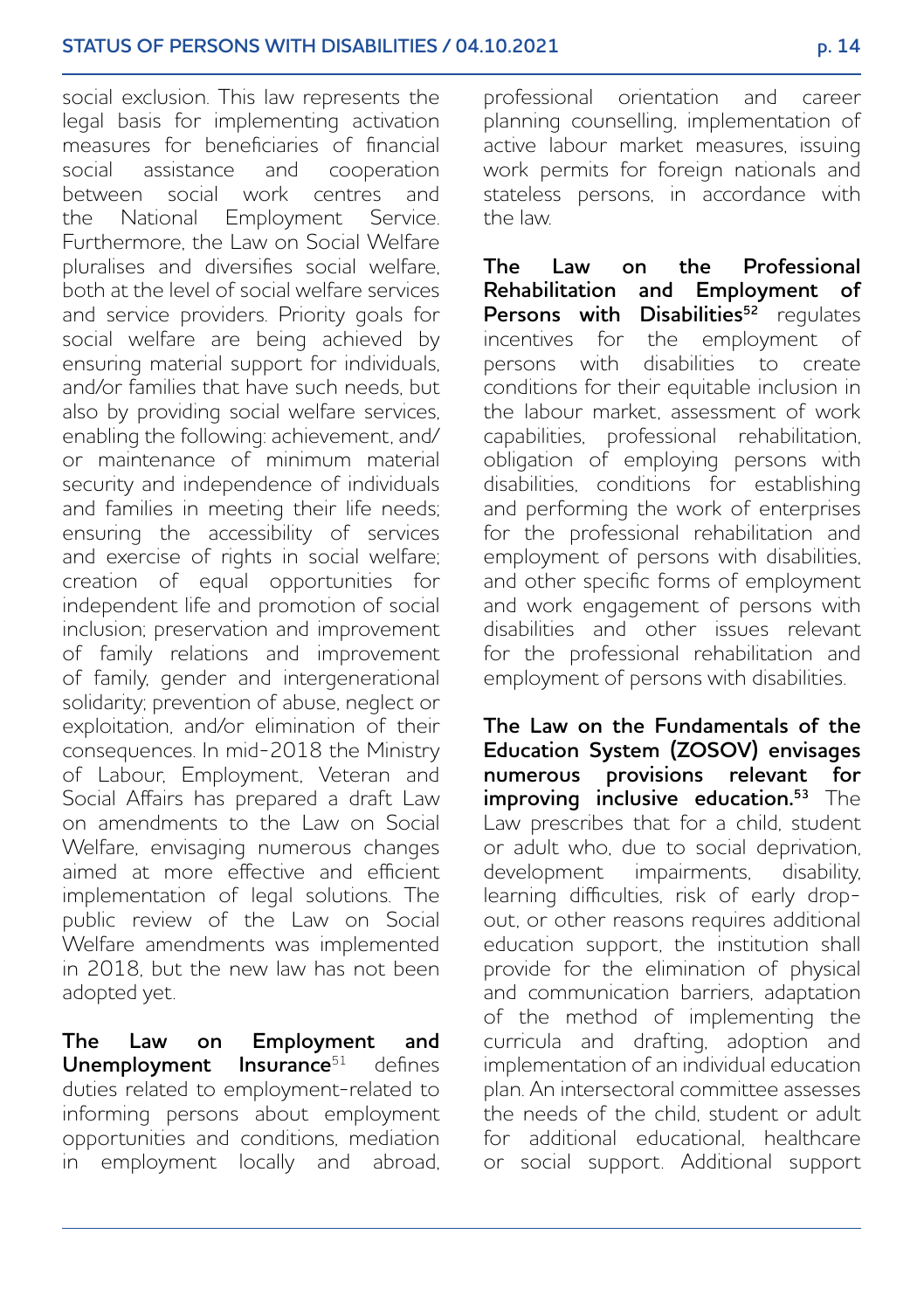relates to the rights and services ensuring the child overcomes physical and social barriers to perform, without obstacles, everyday life activities relevant for inclusion in the educational process, life in the community, and progress. A Rulebook on the actions of an institution in case of suspicion or identified discriminatory behaviour and offences against the reputation, honour or dignity of a person has been adopted.<sup>54</sup> Laws and by-laws explicitly define that within an institution it is prohibited to engage in discrimination or discriminatory treatment that directly or indirectly, overtly or covertly, makes an unjustified difference or unequal treatment, and/or omission (exclusion, limitation, or prioritisation) compared to persons or groups of persons, as well as members of their families or persons close to them, overtly or covertly.

## **The Law on the Use of Sign Language<sup>55</sup>**

regulates the use of sign language, the right to study sign language and right to the use of the services of a sign language interpreter, method of use of services of a sign language interpreter, measures to promote the use and improvement of the use of sign languages through information and education in sign language and other issues relevant for the use of sign language. This law provides for the implementation of educational work in educational institutions and studies in higher education institutions in sign language for deaf persons, in accordance with their needs.

**The Law confirming the Marrakesh Agreement**56 provides access to published works for persons who are blind, have vision impairments, or are otherwise prevented from using print material. The Agreement was adopted in 2013, and

ratified in the Republic of Serbia in 2020. **The Law on Planning and Construction57** prescribes that buildings for public and business purposes must be designed and built to provide persons with disabilities, children and the elderly with unfettered access, movement, stay and work. Residential and residential-commercial buildings with ten and more floors must be designed and built so that persons with disabilities, children and the elderly are provided with unfettered access, movement, stay and work. A by-law, the **Rulebook on technical standards for planning, design and construction of buildings, ensuring the unfettered movement and access of persons with disabilities, children and the elderly58**  prescribes standards that further define mandatory technical measures and conditions for the design, planning and construction of buildings providing for unfettered movement and access to persons with disabilities, children and the elderly.

**The Law on Movement with a Guide Dog59** regulates the right of persons with disabilities to movement with a guide dog in public transport, buildings and areas in public use, and in workspaces. This law provides for the exercise of constitutionally guaranteed fundamental principles related to the exercise of human rights, particularly prohibition of discrimination and introduction of special measures to achieve the full equality of persons with disabilities with other citizens and elaboration of the right to dignity and free development of personality.

Ensuring digital accessibility has been defined through a set of laws. **The Law on Electronic Communication<sup>60</sup> defines** the importance of ensuring access to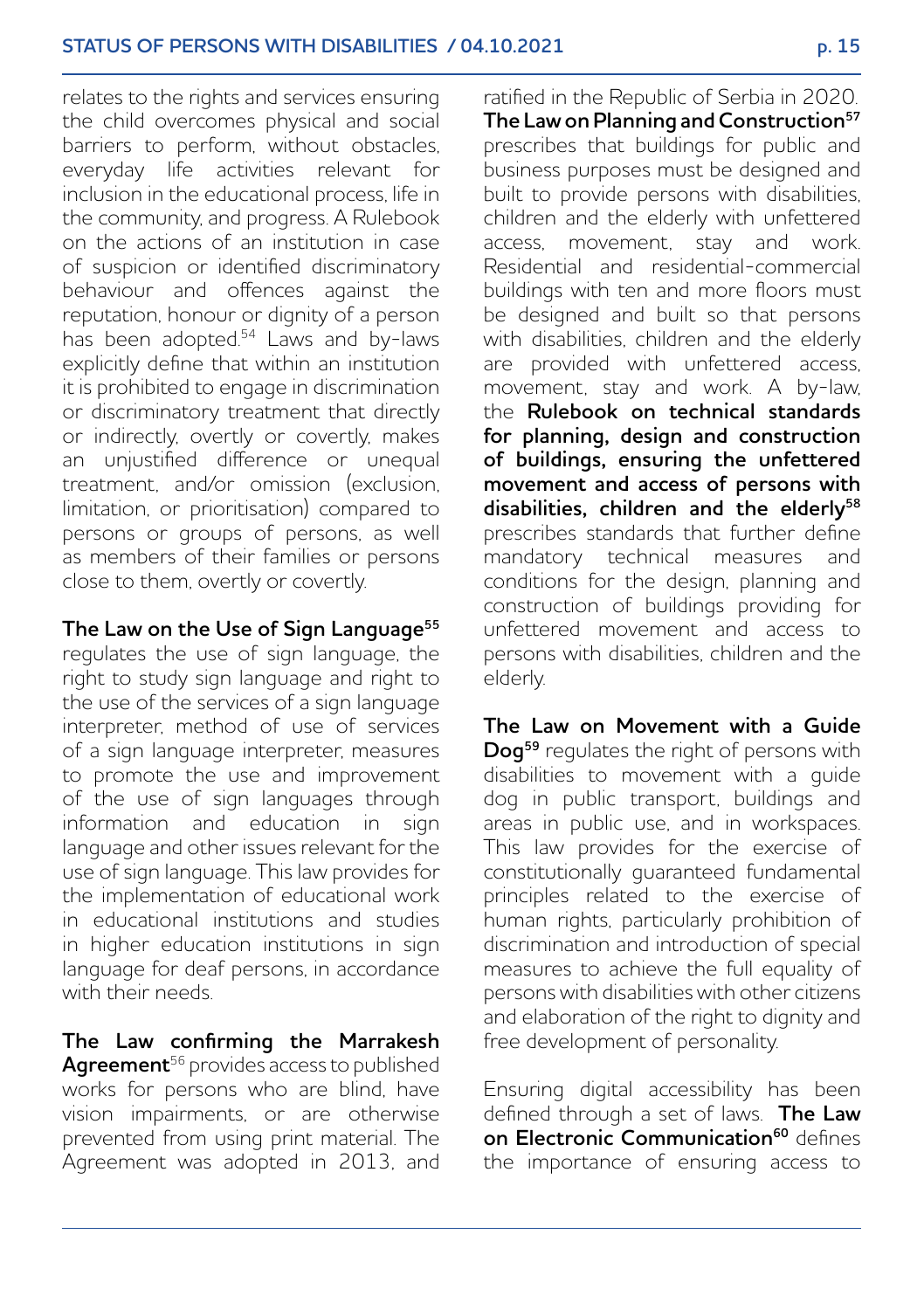universal service to all citizens of the Republic of Serbia, while meeting the needs of specific social groups, including persons with disabilities, the elderly and socially vulnerable users, as well as ensuring maximum benefits for users of electronic communication, particularly persons with disabilities, the elderly and socially vulnerable users, especially in regards to choice, price and quality.

The Law on e-Government<sup>61</sup> envisages that all beneficiaries of e-government services have the right to access electronic data and documents in the same way and under the same conditions and to be equal in exercising this right. E-Government services are provided to ensure access to persons with disabilities without technical, audio-visual, semantic or linguistic limitations.

**The Regulation on the further conditions for the development and maintenance of websites of public<br>
<b>administration bodies<sup>62</sup>** elaborates **administration bodies62** elaborates on the accessibility and activities public administration bodies should undertake to make their websites accessible.

#### **Assessment and overview of the situation and obligations of the Republic of Serbia in the process of EU accession**

**The obligations of the Republic of Serbia in the process of accession to the European Union in regards to the improvement of the status of persons with disabilities are primarily defined through chapter 19 - Social Policy and Employment and chapter 23 - Judiciary and Fundamental Rights.** The Government of the Republic of Serbia adopted the Negotiation Position and Action Plan for chapter 19 in May 2020.63 Chapter 23 was opened in 2016 and after several revisions, the latest Action Plan for this chapter was adopted in July 2020.64

**Chapter 19 – Social Policy and Employment.** The key objectives of the European Union in the field of social policy and employment are the improvement of the social welfare system, increasing the educational level of the workforce, achieving a high employment rate with special care for categories that are underrepresented in the labour market, ensuring adequate working conditions and social inclusion. **The EU Acquis regarding social policy and employment** includes minimum standards in the fields of labour law, equal opportunities, occupational health and safety and anti-discrimination. Member states take part in EU-level processes in the field of employment policy, social inclusion and social welfare. The social partners of member states take part in a social dialogue at the European level. The European Social Fund is the chief financial instrument used by the EU to support the implementation of their employment strategy and contribute to efforts for social inclusion.

In the field of labour legislation, the EU Acquis is also aimed at establishing equal opportunities for all, the safeguarding of the principle of equal pay for equal work, the prohibition of discrimination on any grounds, and the strengthening of social dialogue.

Standards that EU policies in this field are based on are adopted with accession to the European Union. In addition to compliance with obligations in the process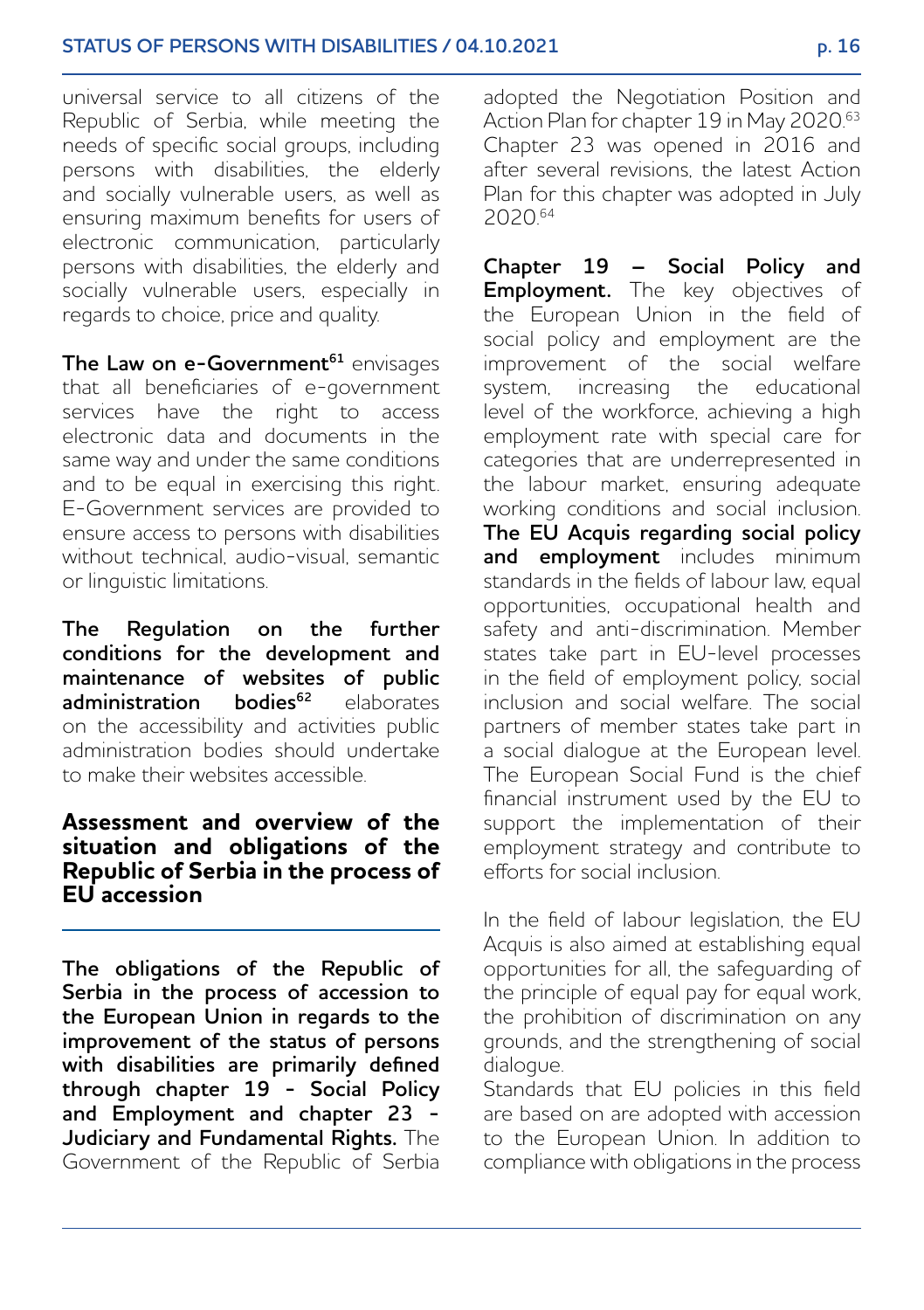of EU accession it is important to note that policies and measures in this field are important for improving the quality of life of all citizens of Serbia, particularly for the process of social inclusion of vulnerable groups through: improvement of the social welfare system; raising the educational level of the workforce; achieving a high employment rate and prohibition of discrimination in employment and other areas of life.

**Chapter 23 - Judiciary and Fundamental Rights relates to compliance with political criteria that represent a fundamental precondition for further European integration for countries in the accession process.** The number of regulations on this subject matter at the level of the European Union is low, since it is mostly left to the member states to best regulate these issues and through best European practices comply with standards that represent the foundational values the European Union rests on. Fundamental rights cover an entire spectrum of ensuring the safeguarding of human and minority rights. The European Charter on Human Rights and Freedoms is part of the European Union Acquis that also covers all international instruments in this field, primarily international instruments adopted within the Council of Europe and United Nations.

#### **The Progress Report for the Republic of Serbia in the process of EU Accession for 2020 notes several key assessments** regarding Serbia's compliance with obligations regarding the improvement of the status and social inclusion of persons with disabilities.<sup>65</sup>

**In the field of anti-discrimination, the legal framework is considerably in line with European standards, but not all**  **amendments and by-laws have been adopted yet** that will respond to Serbia's obligations and further harmonisation with European legislation. Amendments to the Law on the Prohibition of Discrimination were adopted in 2021, and a new assessment by the European Commission is forthcoming on the harmonisation of these changes with Serbia's obligations in the process of EU accession. The adoption of the strategic framework for improving the status of persons with disabilities was assessed as an important step forward, but the Progress Report also notes that the Strategy for Preventing and Combating Discrimination expired in 2018, and no new strategic framework has been developed yet, and there is still no comprehensive Strategy for deinstitutionalisation (at the time that Report was published Strategy was not adopted, new assessment for 2021 will be announced in recent period). According to the annual report by the Commissioner for Equality, the majority of complaints filed are related to discrimination based on disability, age and sex. Serbia has also adopted a Mental Health Strategy in 2019, but the accommodation, and treatment of persons with psycho-social and intellectual impairments in institutions has still not been regulated in line with the UN Convention on the Rights of Persons with Disabilities. Women with disabilities in residential institutions are particularly exposed to gender-specific forms of violence - forced contraception, forced sterilisation and forced abortion. There is a lack of funds for the development of community-based services, and support for licensed social welfare service providers. During the first three weeks of the state of emergency caused by COVID-19, persons with disabilities were not provided home assistance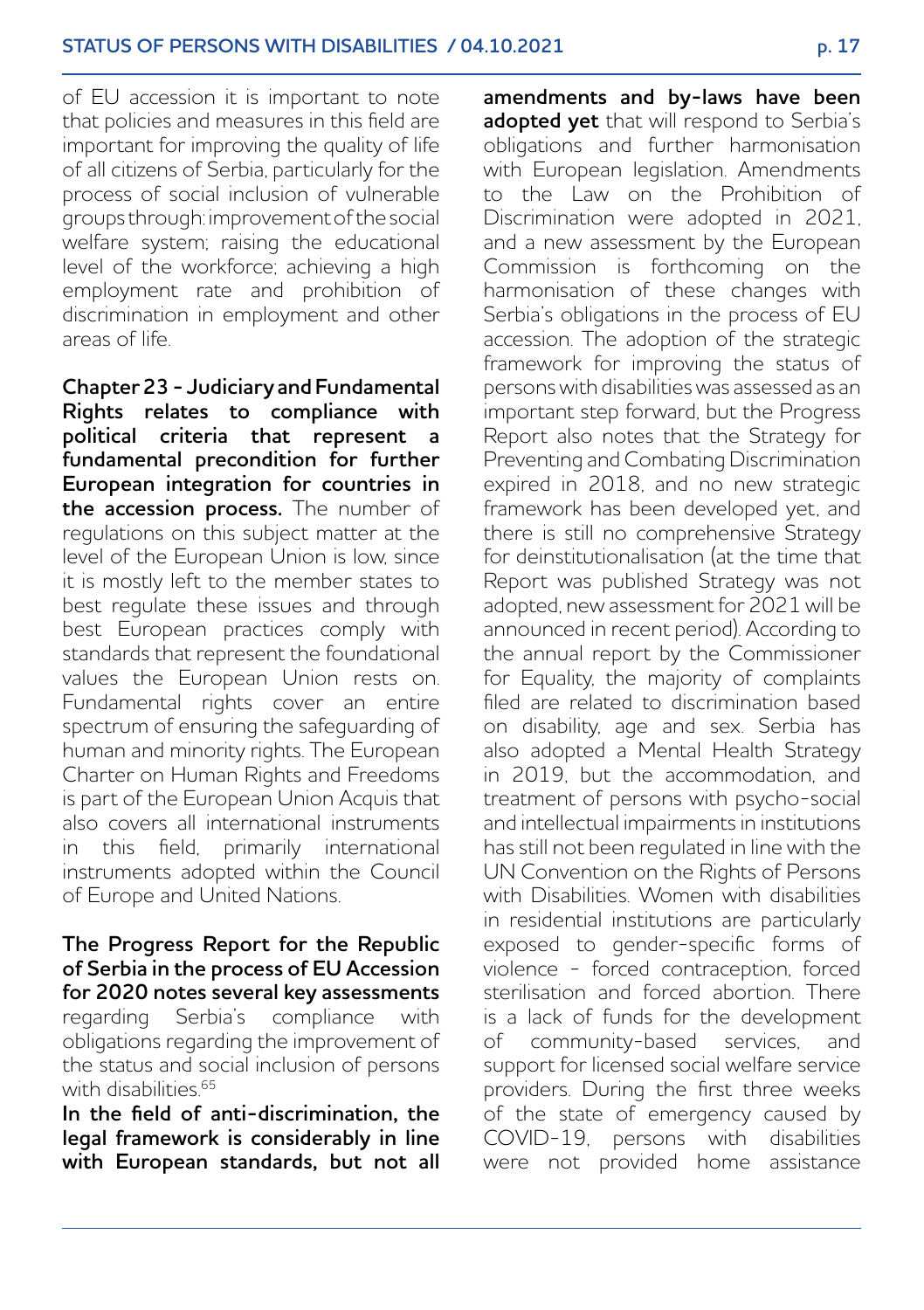services, since service providers did not have permits for free movement during the state of emergency. Children with development impairments and autism were also particularly exposed to additional risks and negative effects during the curfew. Certain measures were introduced and improved after reactions by non-government organisations and the Protector of Citizens.

**Certain progress was made in the field of education in increasing the coverage of students from vulnerable groups at all levels of education,** due primarily to measures such as affirmative action and raising the number of pedagogical assistants in schools. The adoption of the Rulebook for pedagogic and andragogic  $\arcsin 66$  is also important, as a step towards regulating the conditions for their hiring and increased activity in combating discrimination and violence in schools. However, it is necessary to further strengthen the implementation of measures for reducing the drop-out rate and intensify work on preventing segregation and increasing the number of children with development impairments in regular schools with adequate support systems. The importance of further work at the local level that could contribute to improving the status of children with disabilities is particularly emphasised.

In addition to Serbia's obligations in the process of European Union accession, it is important to note that in the field of human rights the value, conceptual and normative framework are defined by the fact that the Republic of Serbia has ratified numerous relevant international conventions and documents in this field.

**The Republic of Serbia signed the UN Convention on the Rights of Persons with Disabilities and the Optional Protocol** in 2007, and in 2009 it has adopted a law confirming the Convention on the Rights of Persons with Disabilities, adopted at the 61st Session of the United Nations General Assembly in 2006.67 Serbia has thus undertaken the obligation to submit periodic reports to the Committee for the Rights of Persons with Disabilities on measures undertaken for compliance with obligations from the Convention. Furthermore, the Council for Monitoring the Implementation of Recommendations by UN Human Rights Mechanisms was established in 2015, as an important mechanism for monitoring the implementation of recommendations arising from the work of United Nations human rights mechanisms that is important for improving the status of persons with disabilities and other vulnerable groups.68 The improvement of the right of the Council and monitoring of the implementation of recommendations are important not only to respond to undertaken international commitments, but also to improve the respect and exercise of the rights of all citizens of the Republic of Serbia.

Regarding the international framework in this field, of particular importance is the **UN Sustainable Development Agenda by 2030**<sup>69</sup>, where the improvement of the status of persons with disabilities is primarily listed under sustainable development goals (SDG) related to education, growth and employment, equality and protection from discrimination. SDG 4 relates to ensuring inclusive and quality education for all, as well as equal access to all levels of education and professional training, including persons with disabilities,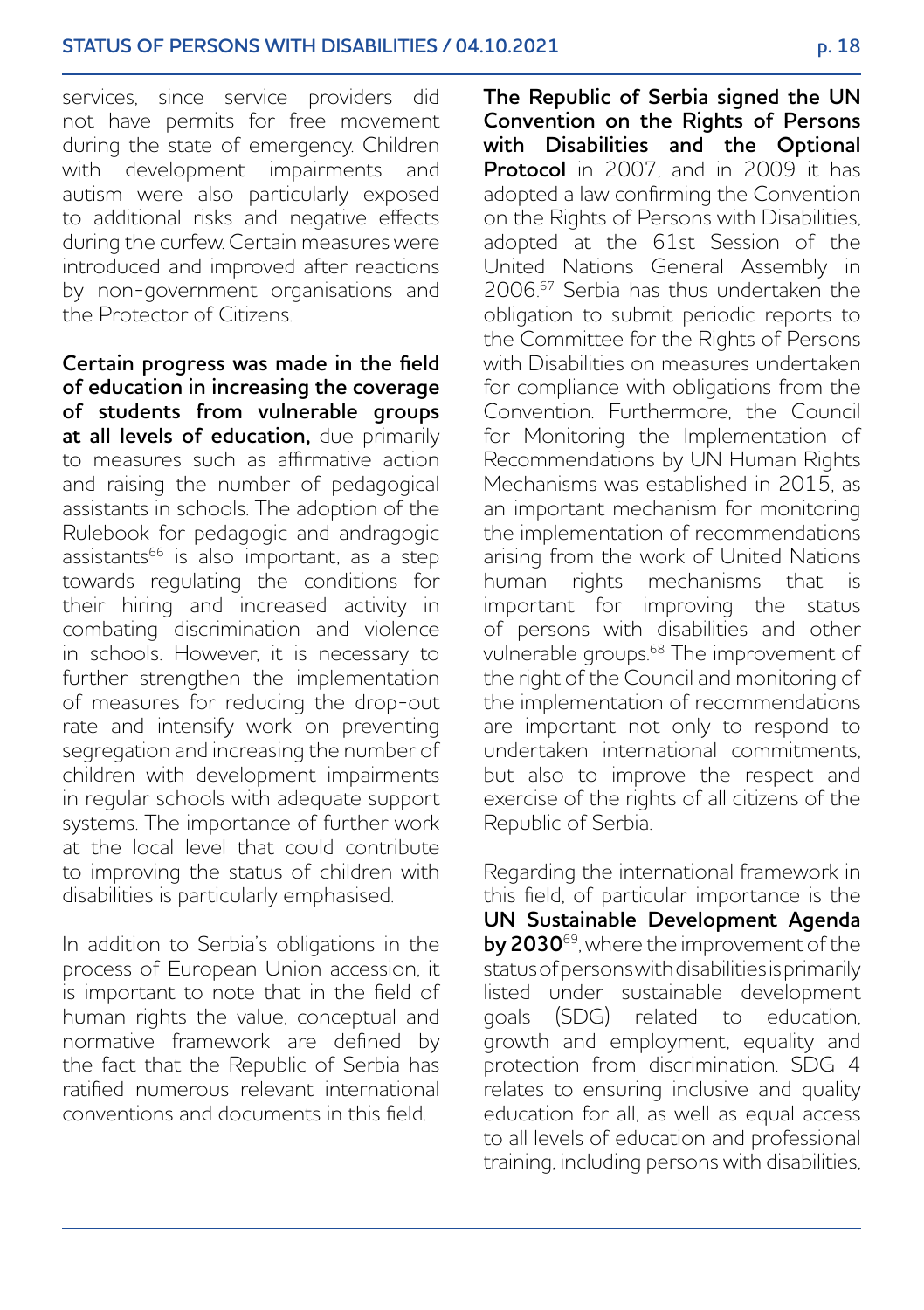SDG 5 to achieving gender equality and empowering all women and girls, including women and girls with disabilities, while SDG 10 relates to reducing inequalities within and between states by strengthening and promoting social, economic, and political inclusion for all, including persons with disabilities.

The Republic of Serbia is also a member of the Council of Europe, thus regional documents on human rights are also relevant for this field, in particular the **European Convention for the Protection of Human Rights and Fundamental Freedoms and Protocol no. 12 (2000)**  to the European Convention<sup>70</sup>. This convention regulates the prohibition of discrimination, of extreme importance for the status of persons with disabilities, while Protocol no. 12 recognises the right to non-discrimination for achieving all rights guaranteed by the national legislations of signatory countries.

Furthermore, the **Revised European Social Charter<sup>71</sup>** was ratified in 2009, the main Council of Europe document in the field of labour and social rights. The new Council of Europe Strategy on Persons **with Disabilities 2017–2023**72 is also relevant, identifying as its overall goal the achievement of equality, dignity and equal rights for persons with disabilities, through five priority areas: equality and prohibition of discrimination; raising awareness; accessibility; equal recognition before the law; and freedom from exploitation, abuse and neglect. Furthermore, it was noted that during the implementation of all activities it is necessary to keep in mind: participation, cooperation and coordination; universal design and reasonable adaptation; gender equality; multiple grounds for discrimination; and education and training.

**Key recommendations for improving the status of persons with disabilities in the context of the accession of the Republic of Serbia to the EU.**

**Persons with disabilities are still often facing discrimination, mainly due to limited access to constitutionally and legally guaranteed rights.** The main challenges persons with disabilities face include: obstacles in movement and use of public transport; accessibility of various public buildings, access to services and information; limited opportunities for employment and reasonable adaptation of workplace conditions; access to education and professional training; right to choice where and how they will live. The Republic of Serbia has the duty to protect all its citizens from discrimination and social exclusion. Equal rights in all areas of society, the social inclusion and participation of persons with disabilities require the Government of the Republic of Serbia and all institutions at the national and local level to join and take action in partnership with civil society and international organisations, with full participation of persons with disabilities in the processes. Compliance and monitoring of the implementation of undertaken international obligations and a joint long-term vision can produce significant progress and make it possible for Serbia to be a country where all individuals have equal rights and opportunities in all walks of life.

The forthcoming period requires further work **on the harmonisation of laws that regulate certain rights of persons with disabilities with relevant international regulations,** particularly the Convention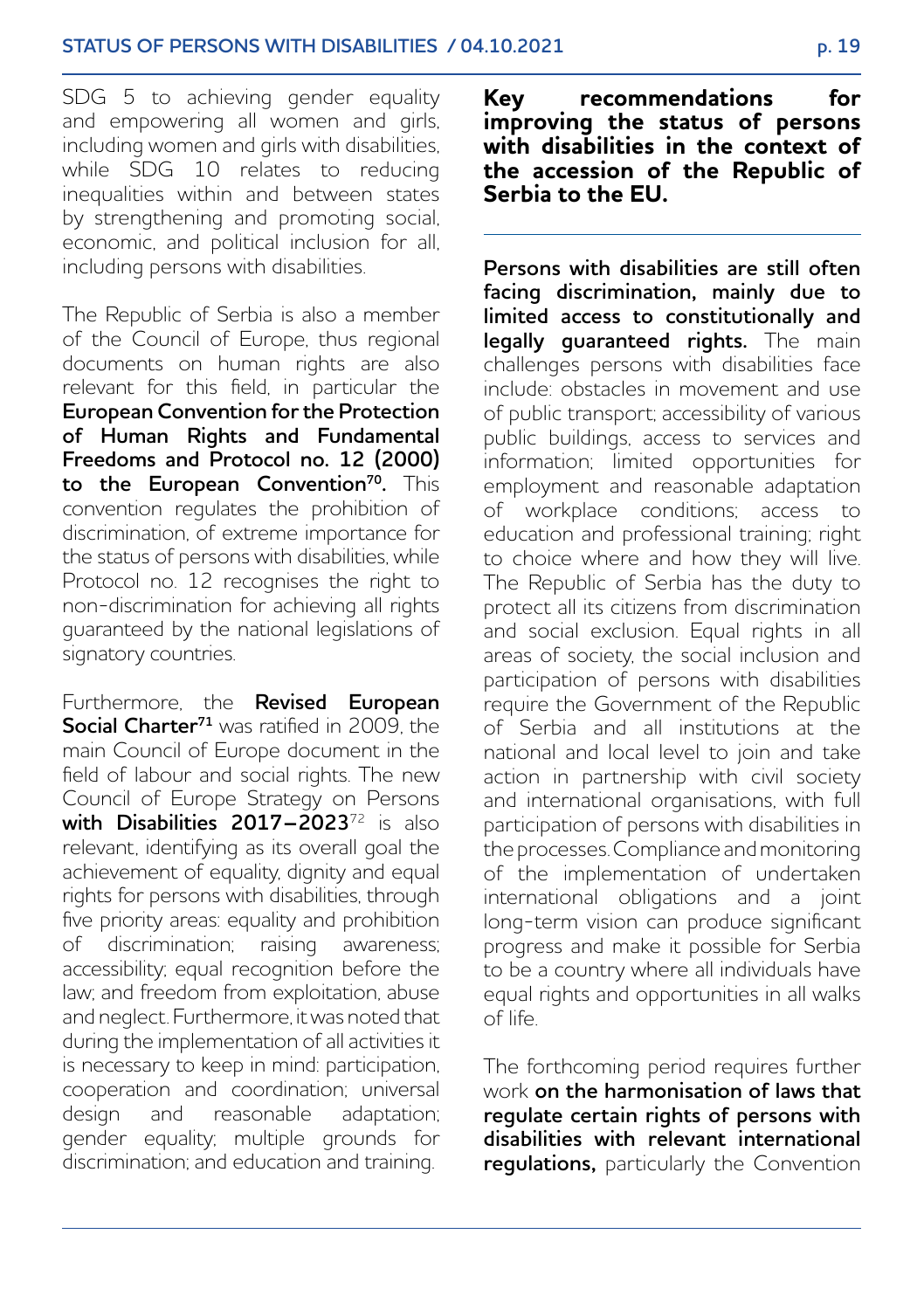on the Rights of Persons with Disabilities of the United Nations and the European Union Acquis. The improvement of laws should primarily provide for the elimination of all obstacles to making the physical and social environment accessible for persons with disabilities and achieving their full integration in all segments of life. **In the Republic of Serbia, the concept of reasonable adaptation has still not been adequately developed,** and it is not explicitly prescribed that refusal of reasonable adaptation is a form of discrimination based on disability, contrary to international practices in this field. Furthermore, the **Law on the Protection of Persons with Mental Impairments allows for deprivation of liberty based on disability** and allows for placement in a psychiatric institution without consent, and the forced placement of children and adults with mental and/or psychosocial impairments in institutions, contrary to international standards, thus requiring harmonisations, and/or amendments to the law. **An analysis of the use of the**  Law on Sign Language has shown that the law does not recognise two important rights - the right to communication in sign language and the right to learning/ education in sign language, and in this regard the legal solutions should be improved. Furthermore, the legislation of the Republic of Serbia still contains the option of declaring a person legally incompetent due to disability. To ensure equal recognition of persons with disabilities before the law, it is necessary to fully reform the system of **revoking legal competence and guardianship, involving changes to the Family Law and Law on Extrajudicial Proceedings**. **It is necessary to accelerate the adoption of relevant legal and strategic documents,** such as: the new law and strategic framework defining priorities in the field of social welfare and prohibition of discrimination.

It is necessary to secure the resources and accelerate the process of deinstitutionalisation, and the protection of persons with disabilities, in particular the status and protection of women in residential accommodation.

**It is important to work further on improving digital accessibility and enabling persons living with some form of disability to be able to use information-communication technology (ICT)** to exercise their fundamental rights and be empowered. One of the key steps towards achieving this goal is establishing a favourable environment for ICT accessibility. It is necessary to undertake specific steps to create policies and establish a regulatory framework to ensure persons with disabilities can use these technologies under equal conditions. The development of accessible ICT requires guiding and strengthening activities in an integrated and networked manner. It is important to include various stakeholders in the development of digital inclusion policies and strategies, and it is necessary to create a stimulating environment for cooperation among all parties interested and responsible for accessibility and inclusion.

**During the forthcoming period it is necessary to improve the efficiency of the work of established mechanisms for coordination, monitoring and reporting on the implementation of strategic objectives and measures defined by the Strategy for the Improvement of the Rights of Persons with Disabilities.** The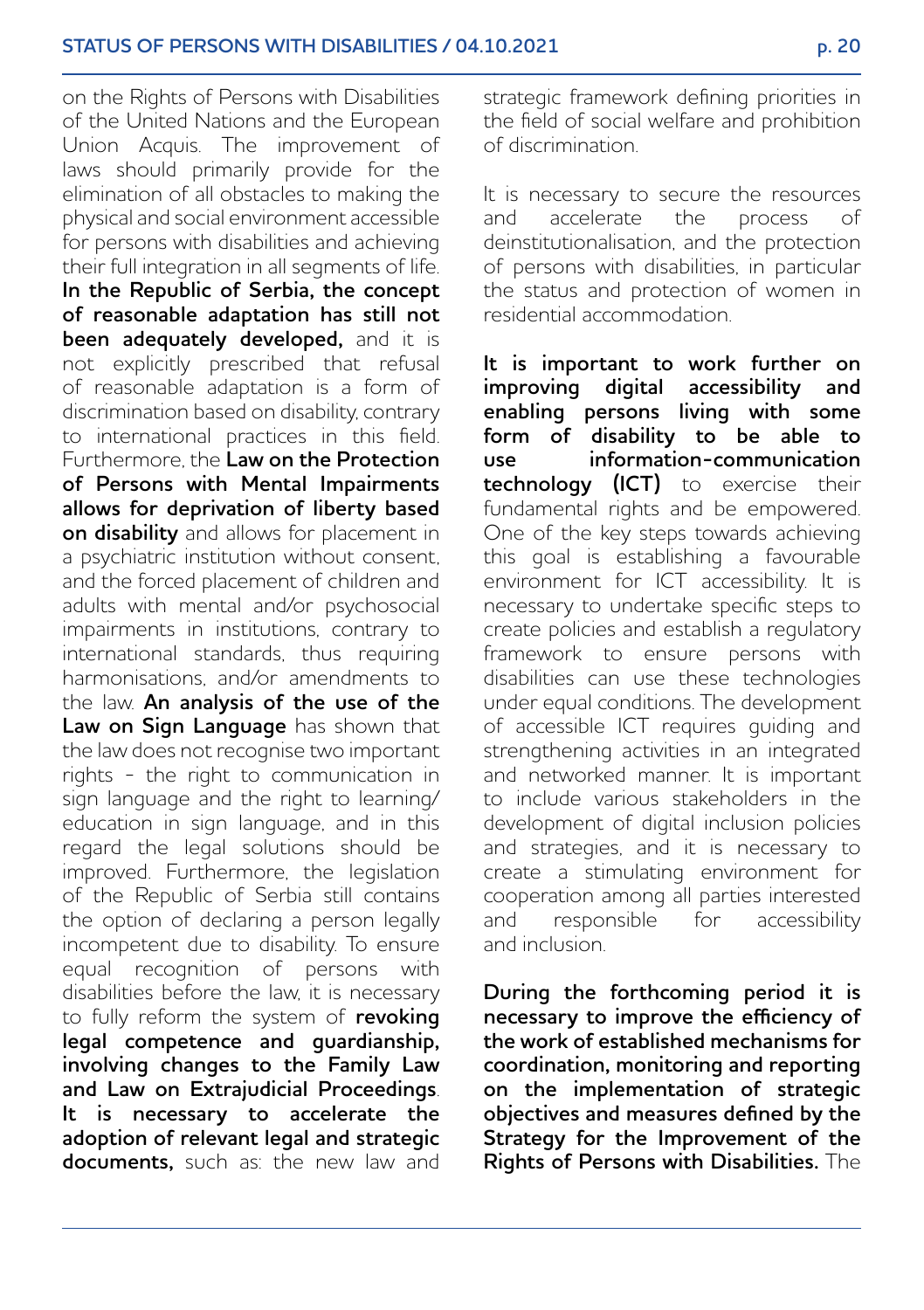improvement of the work of the Council for Persons with Disabilities of the Government of the Republic of Serbia can contribute to the timely monitoring of compliance with set objectives not only related to undertaken international obligations, but also better coordination

among various institutions and all stakeholders, and more effective use of resources and funds from the budget of the Republic of Serbia, international donors and primarily European Union funds.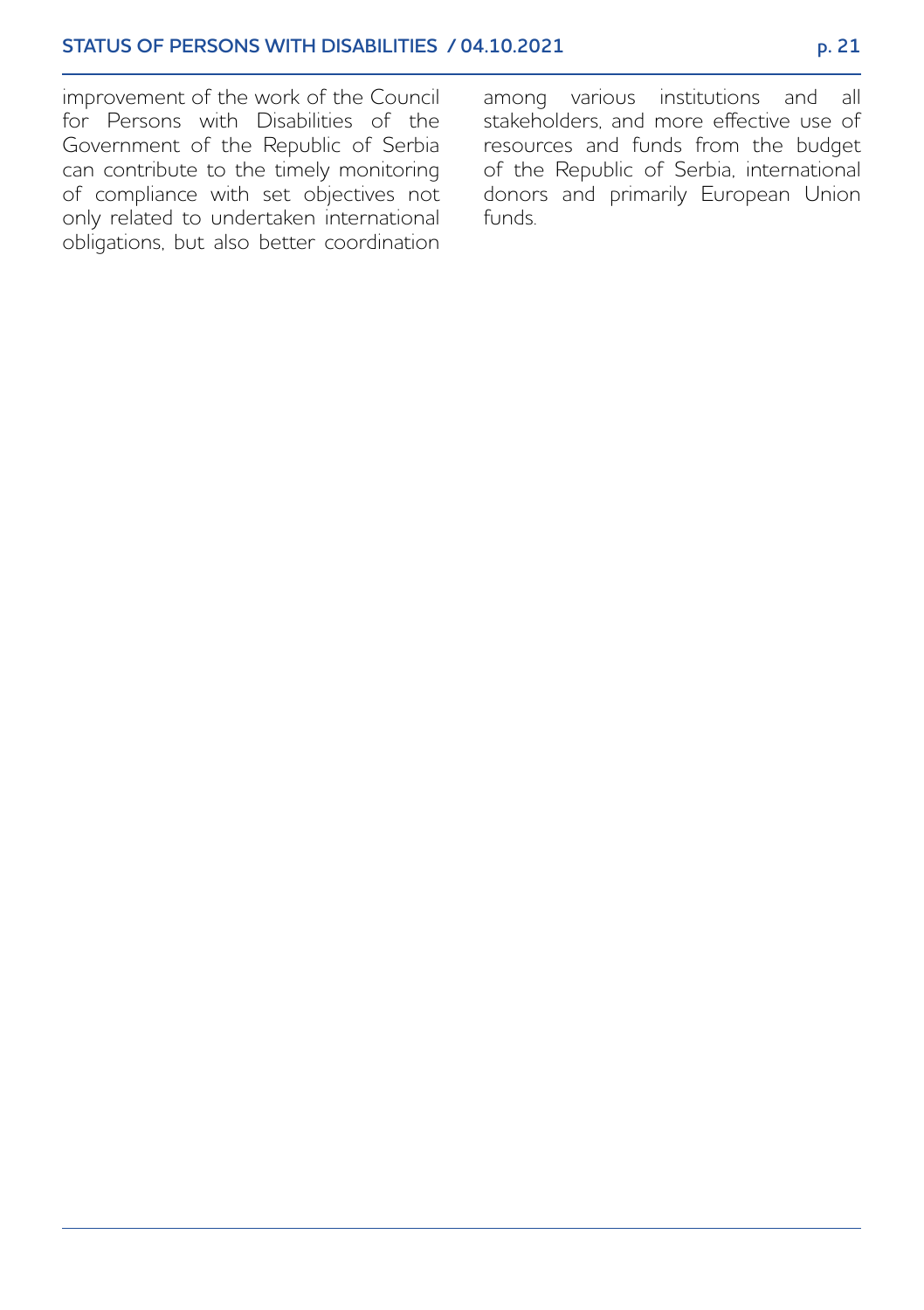# **Reference:**

- 1. https://eur-lex.europa.eu/legal-content/EN/TXT/?uri=CELEX:52020DC0057
- 2. <https://data.consilium.europa.eu/doc/document/ST-8536-2021-INIT/en/pdf>
- 3. The Official Gazette of the Republic of Serbia, Nos 41/21 and 46/21
- 4. <https://data.consilium.europa.eu/doc/document/ST-7473-2020-INIT/en/pdf>
- 5. Available at: [https://ec.europa.eu/commission/presscorner/detail/en/ip\\_21\\_810](https://ec.europa.eu/commission/presscorner/detail/en/ip_21_810)
- 6. Available at: <https://ec.europa.eu/social/main.jsp?langId=en&catId=89&furtherNews=yes&newsId=9835>
- 7. Available at: [https://ec.europa.eu/info/strategy/priorities-2019-2024/economy-works-people/jobs](https://ec.europa.eu/info/strategy/priorities-2019-2024/economy-works-people/jobs-growth-and-investment/european-pillar-social-rights_en)[growth-and-investment/european-pillar-social-rights\\_en](https://ec.europa.eu/info/strategy/priorities-2019-2024/economy-works-people/jobs-growth-and-investment/european-pillar-social-rights_en)
- 8. Available at: <https://op.europa.eu/webpub/empl/european-pillar-of-social-rights/en/>
- 9. Available at: <http://socijalnoukljucivanje.gov.rs/rs/socijalno-ukljucivanje-u-eu/strateski-okvir-eu/>
- 10. [Available at: http://cpd.org.rs/wp-content/uploads/2017/11/004\\_Microsoft-Word-UN\\_Medjunarodna](http://cpd.org.rs/wp-content/uploads/2017/11/004_Microsoft-Word-UN_Medjunarodna-konvencija-o-pravima-osoba-sa-invaliditetom.pdf)konvencija-o-pravima-osoba-sa-invaliditetom.pdf
- 11. Available at: <https://ec.europa.eu/social/main.jsp?catId=1484&langId=en>
- 12. Ibid
- 13. Ibid.
- 14. Available at: <https://ec.europa.eu/social/main.jsp?catId=1484&langId=en>
- 15. Milan M. Marković (2014), Popis stanovništva, domaćinstava i stanova 2011. u Republici Srbiji, Osobe [sa invaliditetom u Srbiji, Statistical Office of the Republic of Serbia, available at: https://pod2.stat.gov.rs/](https://pod2.stat.gov.rs/ObjavljenePublikacije/Popis2011/Invaliditet.pdf) ObjavljenePublikacije/Popis2011/Invaliditet.pdf
- 16. Ibid.
- 17. Available at: <https://pod2.stat.gov.rs/ObjavljenePublikacije/Popis2011/Invaliditet.pdf>
- 18. [Available at: http://socijalnoukljucivanje.gov.rs/wp-content/uploads/2021/08/Strategija\\_zaposljavanja\\_u\\_](http://socijalnoukljucivanje.gov.rs/wp-content/uploads/2021/08/Strategija_zaposljavanja_u_Republici_Srbiji_2021-2026_srpski.pdf) Republici\_Srbiji\_2021-2026\_srpski.pdf
- 19. Ibid
- 20. Available at: http://socijalnoukljucivanje.gov.rs/wp-content/uploads/2021/08/Strategija\_zaposljavanja\_u Republici\_Srbiji\_2021-2026\_srpski.pdf
- 21. [Available at: https://www.pravno-informacioni-sistem.rs/SlGlasnikPortal/eli/rep/sgrs/vlada/](http://www.pravno-informacioni-sistem.rs/SlGlasnikPortal/eli/rep/sgrs/vlada/strategija/2020/44/1/reg) strategija/2020/44/1/reg
- 22. Available at: <https://www.stat.gov.rs/sr-latn/oblasti/popis/popis-2011/>
- 23. Available at: <https://www.stat.gov.rs/sr-Latn/oblasti/obrazovanje/srednje-obrazovanje>
- 24. [Available at: https://www.pravno-informacioni-sistem.rs/SlGlasnikPortal/eli/rep/sgrs/vlada/](http://www.pravno-informacioni-sistem.rs/SlGlasnikPortal/eli/rep/sgrs/vlada/strategija/2020/44/1/reg) strategija/2020/44/1/reg
- 25. Official Gazette of the Republic of Serbia, No. 44/20
- 26. [Available at: https://www.ombudsman.rs/images/2020/Redovan\\_godi%C5%A1nji\\_izve%C5%A1taj\\_](https://www.ombudsman.rs/images/2020/Redovan_godi%C5%A1nji_izve%C5%A1taj_Za%C5%A1titnika_gra%C4%91ana_za_2020._godinu.pdf) Za%C5%A1titnika\_gra%C4%91ana\_za\_2020.\_godinu.pdf
- 27. Official Gazette of the Republic of Serbia, No. 44/20
- 28. Available at: http://socijalnoukljucivanje.gov.rs/wp-content/uploads/2021/06/ITU\_Studija\_o\_proceni politika\_digitalne\_pristupacnosti\_u\_Republici\_Srbiji.pdf
- 29. [Available at: https://www.minrzs.gov.rs/sr/dokumenti/predlozi-i-nacrti/sektor-za-zastitu-osoba-sa](https://www.minrzs.gov.rs/sr/dokumenti/predlozi-i-nacrti/sektor-za-zastitu-osoba-sa-invaliditetom/strategije)invaliditetom/strategije
- 30. Official Gazette of the Republic of Serbia, No. 44/20
- 31. Available at: <https://www.srbija.gov.rs/dokument/45678/strategije-programi-planovi-.php>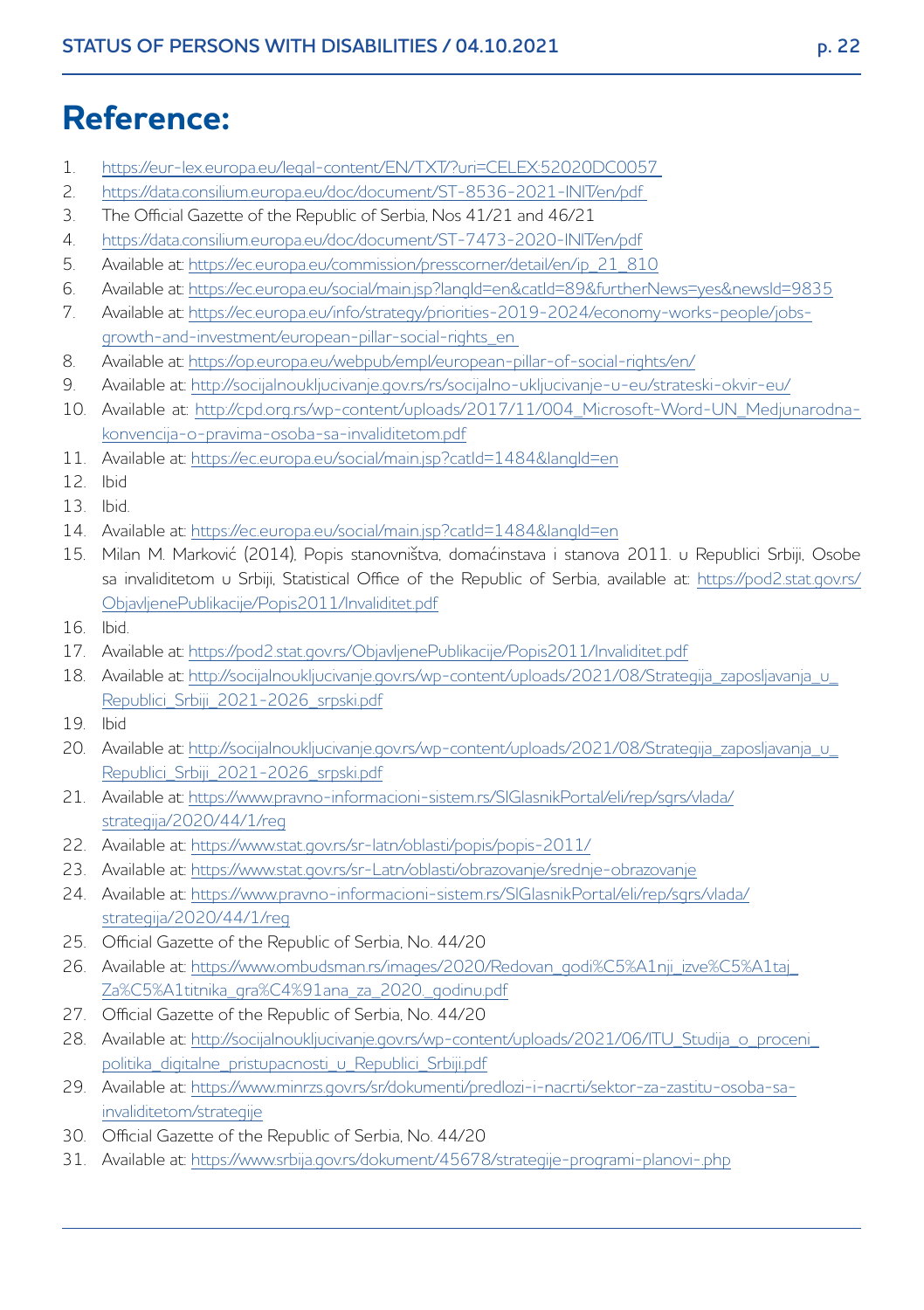# **STATUS OF PERSONS WITH DISABILITIES / 04.10.2021 p. 23**

- 32. Available at: https://www.minrzs.gov.rs/sr/dokumenti/predlozi-i-nacrti/sektor-za-socijalnu-zastitu/ [predlog-strategije-deinstitucionalizacije-i-razvoja-usluga-socijalne-zastite-u-zajednici-za-period-od-](https://www.minrzs.gov.rs/sr/dokumenti/predlozi-i-nacrti/sektor-za-socijalnu-zastitu/predlog-strategije-deinstitucionalizacije-i-razvoja-usluga-socijalne-zastite-u-zajednici-za-period-od-2021-do-2026-godine)2021-do-2026-godine
- 33. Official Gazette of the Republic of Serbia, Nos 18/21 and 36/21
- 34. <http://www.mpn.gov.rs/strategija-razvoja-obrazovanja-i-vaspitanja-u-republici-srbiji-do-2030-godine>
- 35. Official Gazette of the Republic of Serbia, No. 22/15
- 36. Official Gazette of the Republic of Serbia, No. 55/05, 71/05 − corrigendum, 101/07, 65/08, 16/11, 68/12 – CC, 72/12, 7/14 – CC and 44/14
- 37. [Strategy of Prevention and Protection from Discrimination.](https://www.rodnaravnopravnost.gov.rs/sites/default/files/2017-02/Strategija%20prevencije%20i%20za%C5%A1tite%20od%20diskriminacije.pdf) Available at: https://www.rodnaravnopravnost. [gov.rs/sites/default/files/2017-02/Strategija%20prevencije%20i%20zaštite%20od%20diskriminacije.pdf](https://www.rodnaravnopravnost.gov.rs/sites/default/files/2017-02/Strategija%20prevencije%20i%20za%C5%A1tite%20od%20diskriminacije.pdf)
- 38. Available at: https://www.minrzs.gov.rs/sr/dokumenti/predlozi-i-nacrti/sektor-za-socijalnu-zastitu/ [predlog-strategije-deinstitucionalizacije-i-razvoja-usluga-socijalne-zastite-u-zajednici-za-period-od-](https://www.minrzs.gov.rs/sr/dokumenti/predlozi-i-nacrti/sektor-za-socijalnu-zastitu/predlog-strategije-deinstitucionalizacije-i-razvoja-usluga-socijalne-zastite-u-zajednici-za-period-od-2021-do-2026-godine)2021-do-2026-godine
- 39. [Draft Strategy on Social Welfare 2019-2025 available at: http://www.zavodsz.gov.rs/sr/aktuelnosti/](http://www.zavodsz.gov.rs/sr/aktuelnosti/strategija-socijalne-za%C5%A1tite-2019-2025-konsultacije/) strategija-socijalne-zaštite-2019-2025-konsultacije/
- 40. Government of the Republic of Serbia (2021), Economic Reform Programme 2021 2023, Belgrade, 2021
- 41. Official Gazette of the Republic of Serbia, No. 61/2018
- 42. Official Gazette of the Republic of Serbia, No. 86/2019-128
- 43. WHO. Health 2020. European Political Framework and Strategy for the 21st Century. Copenhagen: Regional WHO Office for Europe 2013.
- 44. Available at: https://noois.rs/
- 45. Available at: [https://www.minrzs.gov.rs/sites/default/files/2018-11/Vodic%20kroz%20prava%20](https://www.minrzs.gov.rs/sites/default/files/2018-11/Vodic%20kroz%20prava%20osoba%20sa%20invaliditetom.pdf) osoba%20sa%20invaliditetom.pdf
- 46. Available at: https://noois.rs/
- 47. Official Gazette of the Republic of Serbia, Nos 22/09 and 52/21
- 48. Official Gazette of the Republic of Serbia, Nos 33/2006 and 13/2016
- 49. Official Gazette of the Republic of Serbia International Agreements, No. 42/09
- 50. Official Gazette of the Republic of Serbia, No. 24/11
- 51. Official Gazette of the Republic of Serbia, No. 36/09, 88/10, 38/15, 113/17 other law and 113/17
- 52. Official Gazette of the Republic of Serbia, Nos 36/09 and 32/13
- 53. Official Gazette of the Republic of Serbia, Nos 88/17 and 27/18
- 54. Official Gazette of the Republic of Serbia, No. 65/18
- 55. Official Gazette of the Republic of Serbia, No. 38/15
- 56. Official Gazette of the Republic of Serbia International Agreements, No. 1/20
- 57. Official Gazette of the Republic of Serbia, No. 72/09, 81/09 corrigendum,64/10 CC decision, 24/11, 121/12, 42/13 – CC decision, 50/13 – CC decision, 98/13 – CC decision, 132/14 and 145/14
- 58. Official Gazette of the Republic of Serbia, No. 22/15
- 59. Official Gazette of the Republic of Serbia, No. 29/15
- 60. Official Gazette of the Republic of Serbia, No. 4/2010,60/2013 CC decision, 62/2014 and 95/2018 - other laws
- 61. Official Gazette of the Republic of Serbia, No. 27/2018
- 62. Official Gazette of the Republic of Serbia, No. 104/2018-10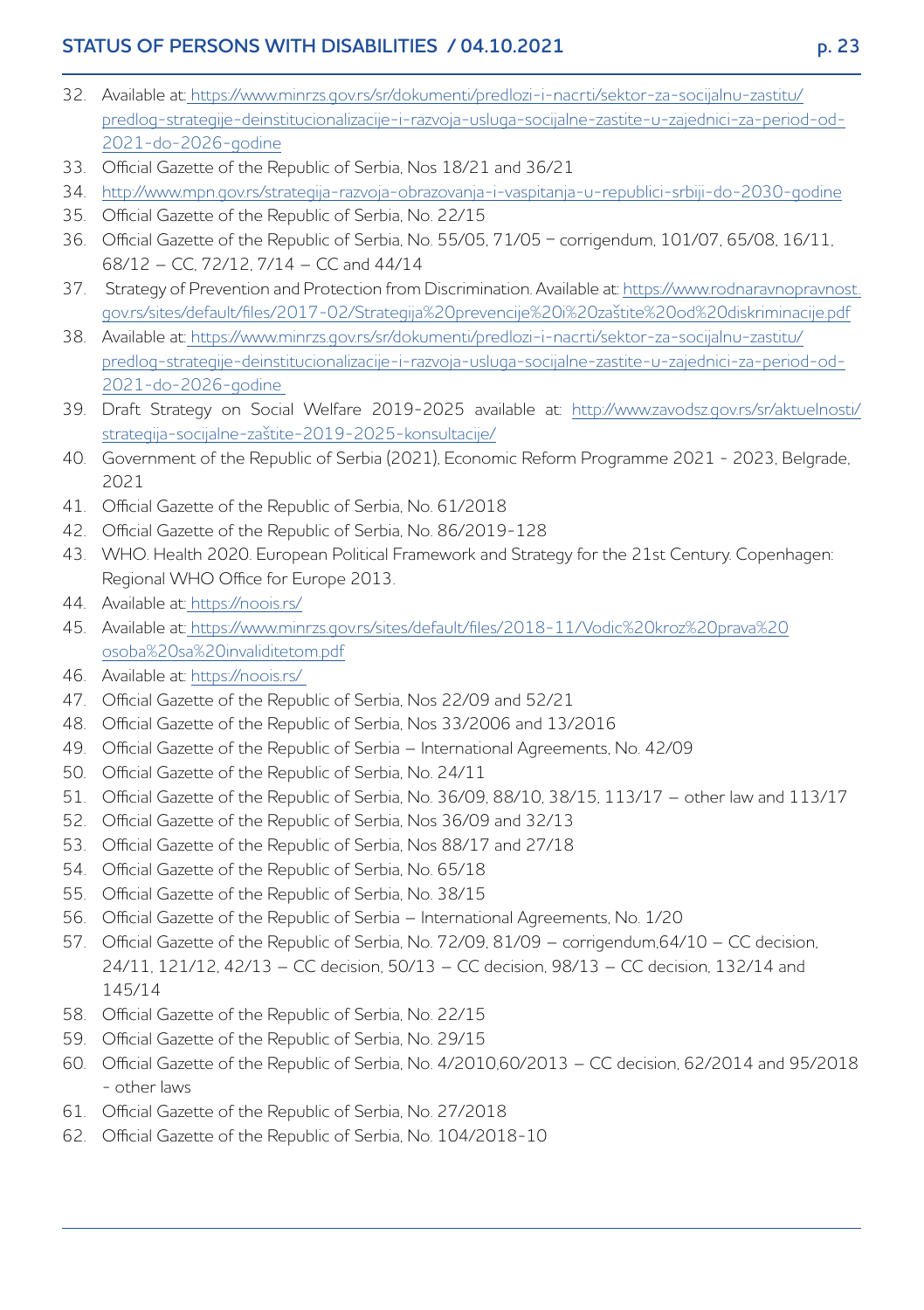# **STATUS OF PERSONS WITH DISABILITIES / 04.10.2021 p. 24**

- 63. [Available at: https://www.minrzs.gov.rs/sr/dokumenti/ostalo/sektor-za-medjunarodnu-saradnju](https://www.minrzs.gov.rs/sr/dokumenti/ostalo/sektor-za-medjunarodnu-saradnju-evropske-integracije-i-projekte/akcioni-plan-za-poglavlje-19-socijalna-politika-i-zaposljavanje)evropske-integracije-i-projekte/akcioni-plan-za-poglavlje-19-socijalna-politika-i-zaposljavanje
- 64. Available at: https://www.mpravde.gov.rs/files/Revidirani%20AP23%202207.pdf
- 65. European Commission (2020), Serbia 2020 Report, Serbia 2020 Report, Accompanying the Communication from the Commission to the European Parliament, the Council, the European Economic and Social Committee and the Committee of the Regions 2020 Communication on EU Enlargement Policy, Brussels 2020
- 66. Official Gazette of the Republic of Serbia, No. 87/2019
- 67. Official Gazette of the Republic of Serbia International Agreements, No. 42/2009
- 68. Available at: http://www.infosavetosi.gov.rs/index.htm
- 69. Available at: http://www.rs.undp.org
- 70. Available at: https://www.echr.coe.int/documents/convention\_eng.pdf
- 71. Available at: https://www.coe.int/en/web/european-social-charter/charter-texts
- 72. Available at: https://www.coe.int/en/web/disability/strategy-2017-2023

# **Literature:**

European Commission (2021), *Strategy for the rights of persons with disabilities 2021 - 2030*, Brussels 2021.

European Commission (2020), *Commission staff working document, Evaluation of the European Disability Strategy 2010 – 2020,* Brussels 2020

European Commission (2020), *Serbia 2020 Report, Serbia 2020 Report, Accompanying the Communication from the Commission to the European Parliament, the Council, the European Economic and Social Committee and the Committee of the Regions 2020 Communication on EU Enlargement Policy, Brussels 2020*

ITU Study on the assessment of digital accessibility policies in the Republic of Serbia (2021). Government of the Republic of Serbia, Belgrade 2021

[United Nations Convention on the Rights of Persons with Disabilities. Available at: https://www.un.org/](https://www.un.org/development/desa/disabilities/convention-on-the-rights-of-persons-with-disabilities.html) development/desa/disabilities/convention-on-the-rights-of-persons-with-disabilities.html

[Draft Strategy on Social Welfare 2019– 2025. Available at: http://www.zavodsz.gov.rs/sr/aktuelnosti/](http://www.zavodsz.gov.rs/sr/aktuelnosti/strategija-socijalne-za%C5%A1tite-2019-2025-konsultacije/) [strategija-socijalne](http://www.zavodsz.gov.rs/sr/aktuelnosti/strategija-socijalne-zaštite-2019-2025-konsultacije/)-zaštite-2019-2025-konsultacije/

Draft Strategy for the Deinstitutionalisation and Development of Community-Based Social Welfare [Services 2021-2026. https://www.minrzs.gov.rs/sr/dokumenti/predlozi-i-nacrti/sektor-za-socijalnu](https://www.minrzs.gov.rs/sr/dokumenti/predlozi-i-nacrti/sektor-za-socijalnu-zastitu/predlog-strategije-deinstitucionalizacije-i-razvoja-usluga-socijalne-zastite-u-zajednici-za-period-od-2021-do-2026-godine)zastitu/predlog-strategije-deinstitucionalizacije-i-razvoja-usluga-socijalne-zastite-u-zajednici-zaperiod-od-2021-do-2026-aodine

Population Census in the Republic of Serbia, Statistical Office of the Republic of Serbia, 2013

Regular report by the Protector of Citizens for 2020, Protector of Citizens, Belgrade, 2021